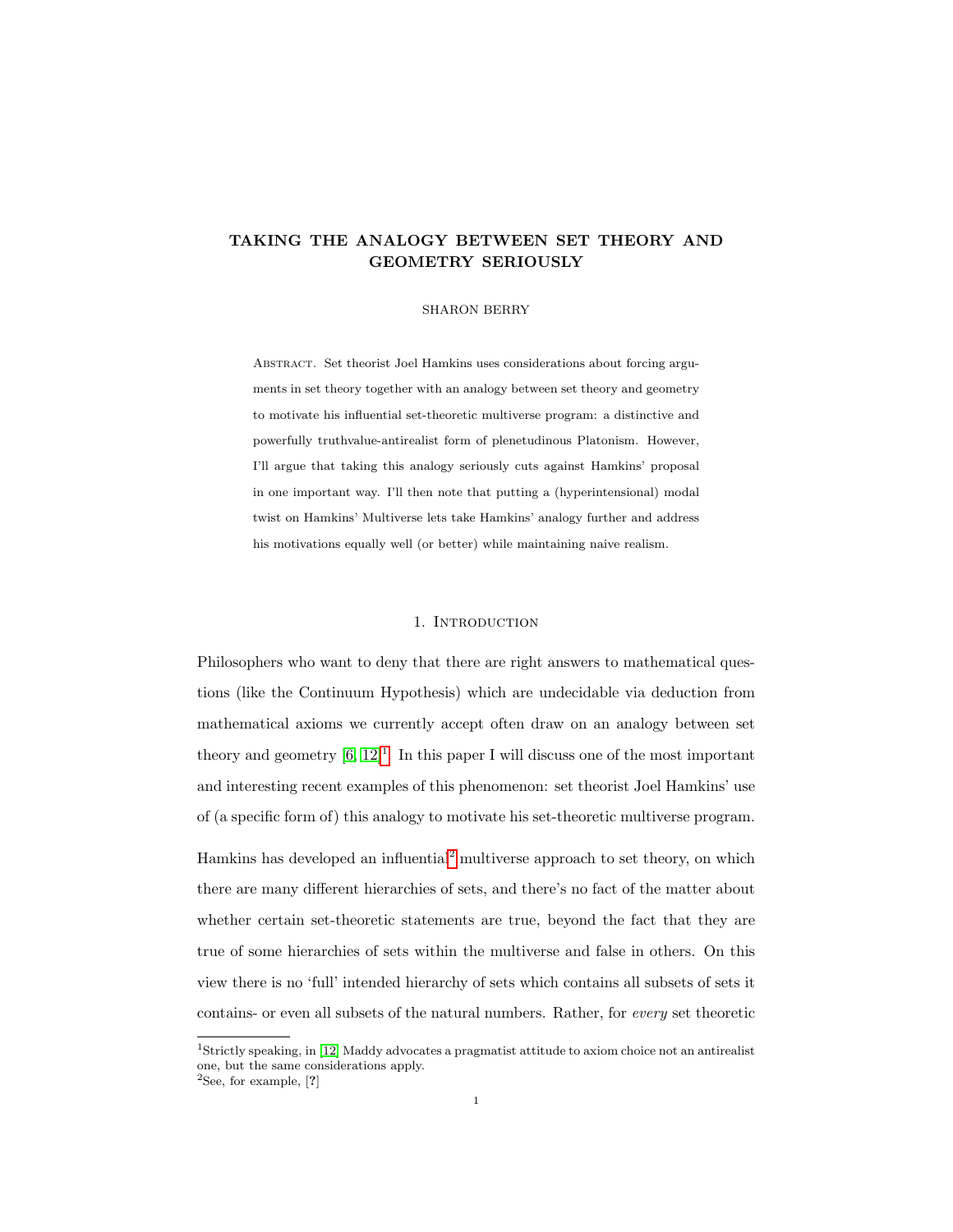universe V in the multiverse, there's an extending 'fatter' hierarchy of sets  $V[G]$ that includes all sets in V but but also an extra 'missing subset' of the set of natural numbers in  $V$ .

In this paper, I'll discuss the two motivations Hamkins gives for this project in [\[8,](#page-23-2) [9\]](#page-23-3): an appeal to phenomenology and analogy between set theory and geometry. Hamkins' view is complex, and I don't claim to refute it here. However, I will argue that there's an important limit to how much Hamkins' analogy between set theory and geometry can be used to support his current plenetudinous Platonist formulations of the multiverse proposal.

In the case of geometry we have two things: a range of different geometries which constitute equally legitimate objects for (non-formalist) mathematical study and (fairly) determinate facts about physical geometry in our universe. Hamkins' multiverse proposal nicely mirrors the former idea, but provides nothing corresponding to the latter. Indeed I'll argue that the key controversial feature of Hamkins' multiverse prevents us from telling a natural and attractive story about what could make something the correct set theory for our universe.

This creates a problem because it means that the change in attitudes to set theory Hamkins advocates is more radical than the change in attitudes to geometry he invokes for motivation. In the case of geometry, we say there's an important jointcarving notion (physical geometry), that can take over the scientific-explanatory work done by appeals to naive geometry and explain the attraction of naive geometry. In contrast, Hamkins seems forced to say that no legitimate notion was got at by analogous seemingly explanatory appeals to a naive notion of 'all possible ways of choosing' from a given collection.

Indeed I'll argue that a truth-value realist about set theory can equally well address Hamkins' stated motivations (both appeals to forcing phenomenology and analogies to geometry) by putting a (hyper-intensional) modal twist on the multiverse. Doing this lets us mirror both aspects of our attitude to geometry noted above.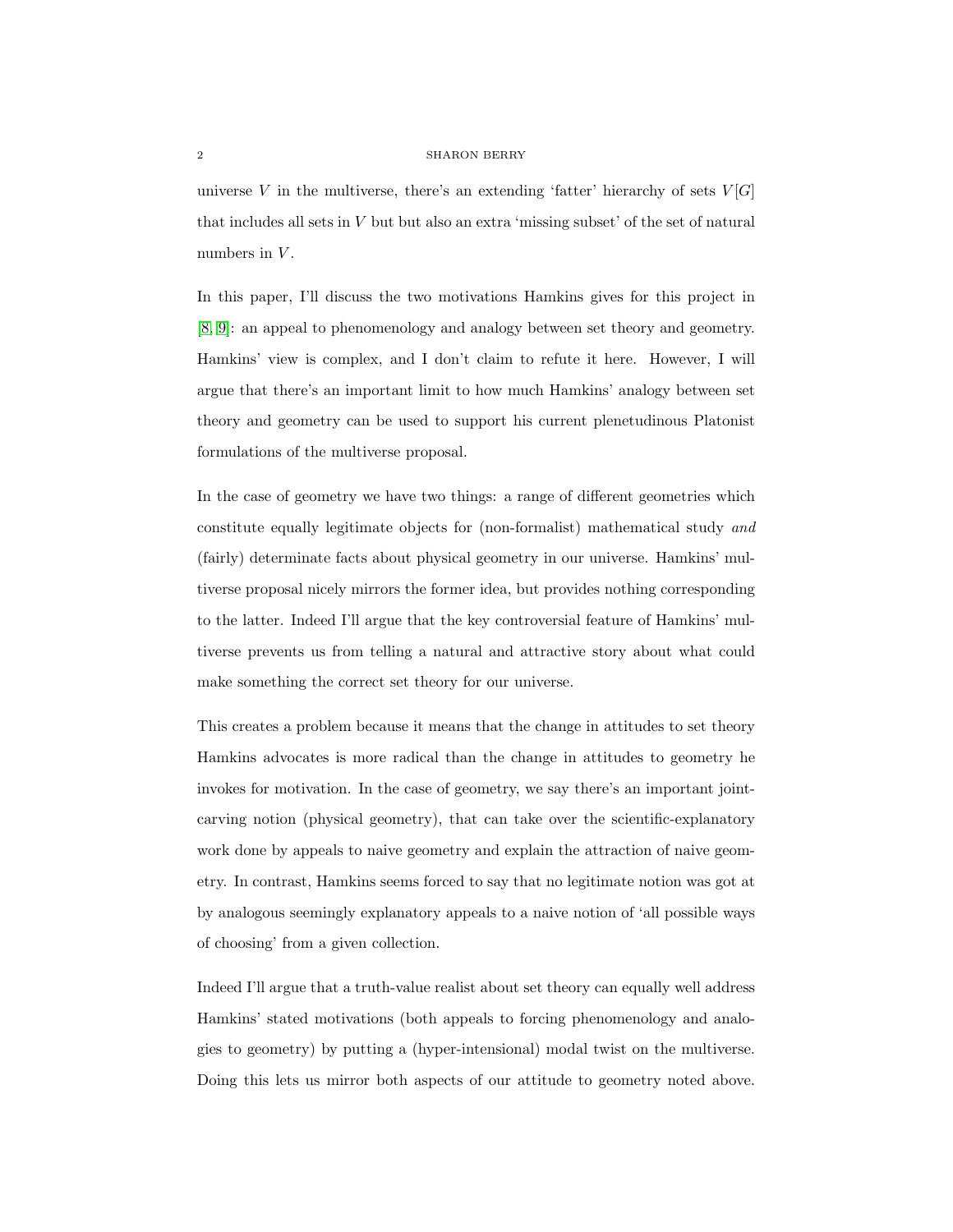Accordingly, if my argument succeeds, it suggests that, while Hamkins' considerations may teach us something deep about the philosophy of set theory, they don't do much to motivate his truth-value anti-realism.

# 2. Hamkins' Multiverse

2.1. Forcing Fundamentals. Before describing Hamkins' multiverse, I will first review some very basic mathematical facts about forcing, as this technique plays a central role in Hamkins' program (and some of these mathematical facts will play an important role in my argument).<sup>[3](#page-2-0)</sup> In particular Hamkins' main motivation for the Multiverse, aside from the analogy with geometry, arises from the idea that we should understand mathematical arguments by forcing in a certain unconventional way.

Set-theoretic forcing was, famously, developed by Paul Cohen to prove the independence of the Continuum Hypothesis (i.e., the claim that there is no set intermediate in size between the real numbers and the natural numbers). However this method has been generalized to prove a broad range of meta-mathematical results.

As standardly presented, forcing is a technique which lets one produce a new model of set theory from an original *countable* well-founded<sup>[4](#page-2-1)</sup> model  $M$  of set theory.

We work in the total hierarchy of sets  $V$ , using assumptions like the standard ZFC (Zermelo-Frankael plus Choice) axioms of set theory. And consider an infinite partial order  $\mathbb P$  that is a set in our countable model M. Because M is countable, it has to be missing some subsets of any infinite set  $\mathbb P$  it contains, by Cantor's diagonal argument. Our strategy will be to expand  $M$  by adding a missing subset of this set  $\mathbb{P}^5$  $\mathbb{P}^5$  to M.

<span id="page-2-0"></span><sup>3</sup>Many thanks to REDACTED for help with this section, and thanks to REDACTED for much relevant lecture and informal conversation.

<span id="page-2-1"></span><sup>&</sup>lt;sup>4</sup>More specifically, forcing lets you produce a new model of set theory extending every countable transitive model of set theory. A model M of set theory is transitive iff the membership relation in M is  $\in$ , i.e.  $x \in_M y \leftrightarrow x \in y$ . However, by the Mostowski collapse lemma [\[11\]](#page-23-4), any well-founded countable model is isomorphic to a transitive model.

<span id="page-2-2"></span><sup>&</sup>lt;sup>5</sup>(In the famous originating case P was the set of functions from  $\omega$  to 1,0 which decide which..)]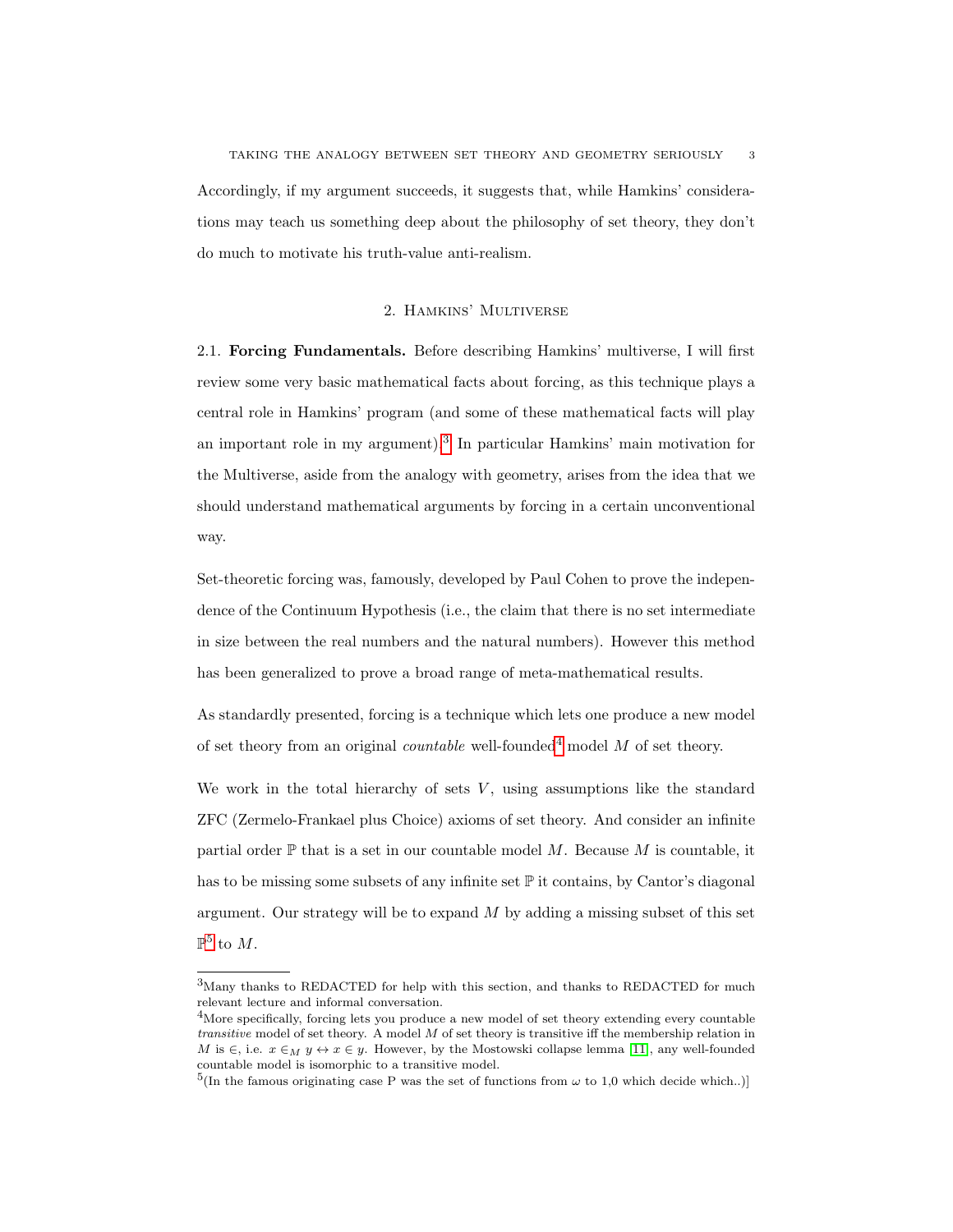Specifically, we can use the fact that  $M$  is countable to prove that there's an ' $M$ -Generic' set  $G \subset \mathbb{P}$ , (where being M-generic implies not a being set in M)<sup>[6](#page-3-0)</sup>.

Next we consider a fatter model of set theory  $M[G]$  which expands M by adding G to it (along with other sets, as needed to satisfy the ZFC axioms<sup>[7](#page-3-1)</sup>. And finally we show that any such  $M[G]$  must satisfy some desired claim  $\phi$ . In this way we prove the relative consistency of  $ZFC + \phi$ .

But now the key point about forcing arguments that opens the door to Hamkins' multiverse (and the reason it is called the multiverse) is this. The mechanics of forcing allow us to make claims that only quantify over sets in original countable model of set theory<sup>[8](#page-3-2)</sup> M but can be seen as *implicitly telling us about* this larger model of set theory  $M[G]^9$  $M[G]^9$  in the following sense.

We can define a relation  $\vdash$  (called a **forcing relation**) such that the claim that  $\Vdash \phi$  only involves sets in M but we can prove the following biconditional (without appeal to the fact that M is countable). If there is any M-generic subset of  $\mathbb{P}$ :

 $\mathbb{F} \phi$  if and only if  $M[G] \models \phi$  for every generic  $G \subset \mathbb{P}$ .

That is, a sentence  $\phi$  is forced ( $\theta \mid \phi$ ) if and only if for any generic set G of the kind mentioned above,  $\phi$  is true in the expanded model of ZFC  $M[G]$  we get by adding G.

A specific forcing argument proceeds by picking an infinite partial order  $\mathbb P$  which we will add a subset of, and then proving that  $\mathbb{F} \phi$  holds when  $\phi$  is some claim we wish to show is consistent with the ZFC axioms.

<span id="page-3-0"></span><sup>&</sup>lt;sup>6</sup>Specific, a generic, i.e., a generic filter G is a filter which intersects every dense subset of  $\mathbb P$ included in M.

<span id="page-3-1"></span> ${}^{7}M[G]$  winds up being the smallest transitive model of ZFC extending M and containing G as a set.

<span id="page-3-2"></span><sup>8</sup> i.e. model of ZFC

<span id="page-3-3"></span><sup>&</sup>lt;sup>9</sup>While M can't define truth in M[G] in M one can define a class of names for objects in M[G] (some of which may refer to the same object) and a forcing relation  $p \Vdash \phi$  (where  $\phi$  is a sentence in the language of set theory and  $p$  an element of the forcing partial order  $\mathbb P$  supplemented with the aforementioned class of names) which holds just if  $M[G] \models \phi$  for every generic object G containing  $\mathcal{D}$ .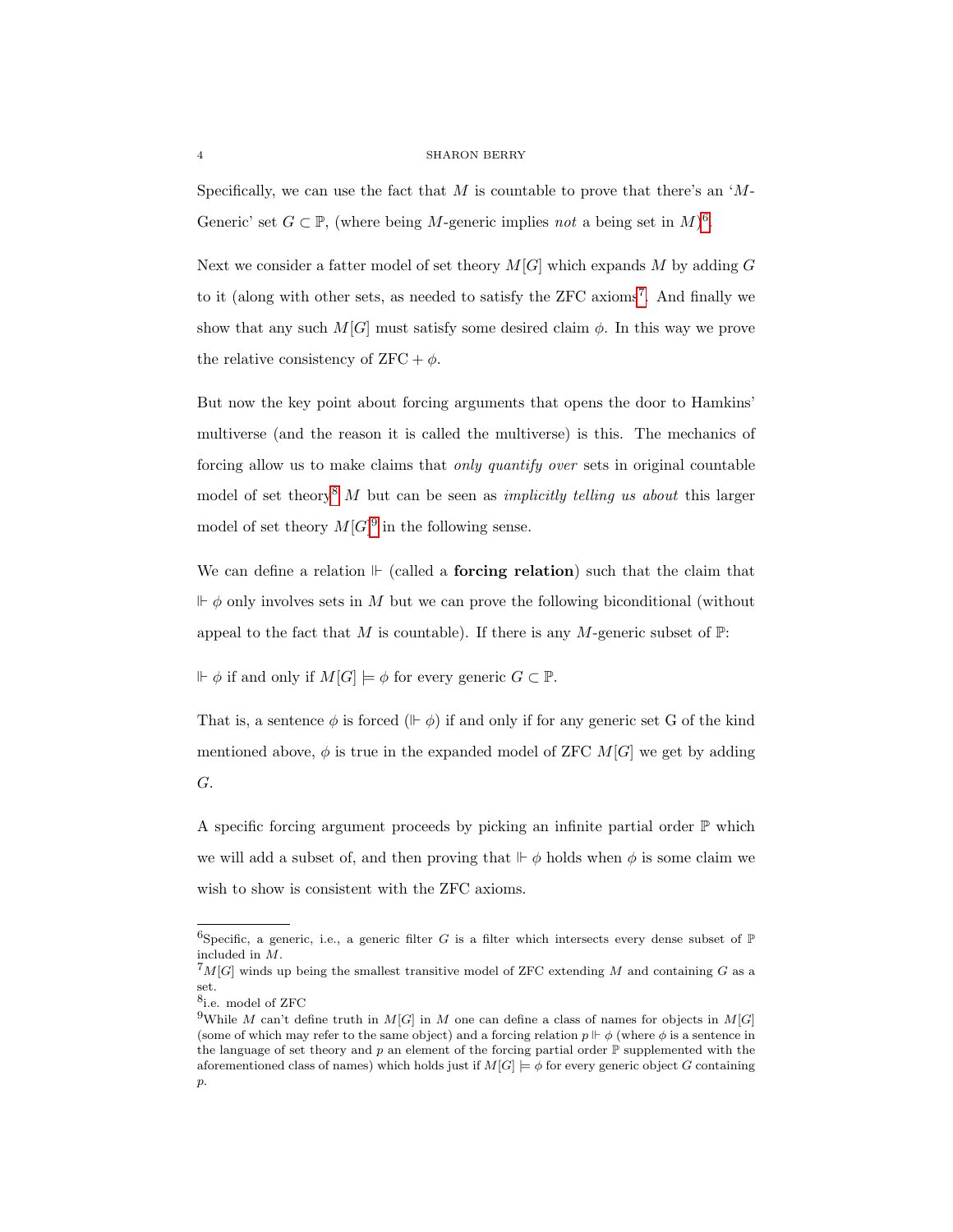So for instance, Cohen proved in ZFC that there is a partial order  $\mathbb P$  such that  $\mathbb F$  $\neg$ CH (where CH is the continuum hypothesis). Thus, if M is a *countable* transitive model of ZFC then (if G is a generic object for  $\mathbb{P}$ ),  $M[G]$  is a countable transitive model of ZFC+ $\neg$ CH in M[G]. Of course, speaking formally, we can't assume that there are any models of ZFC but this is enough to establish the consistency of  $ZFC+\neg CH$  provided we think  $ZFC$  is consistent (and hence has a countable model).

2.2. Hamkins' Proposal. Hamkins describes his multiverse proposal as a form of Platonism.

The multiverse view is one of higher-order realism—Platonism about universes— and I defend it as a realist position asserting actual existence of the alternative set-theoretic universes into which our mathematical tools have allowed us to glimpse. [\[9\]](#page-23-3)

However, rather than accepting a single platonic hierarchy of sets, he proposes that there are many different hierarchies of sets. The set-theoretic multiverse is the space of all such set-theoretic hierarchies. And certain set-theoretic statements, like the Continuum Hypothesis are not true or false simpliciter, but merely true in some parts of the multiverse and false in others.

As Hamkins vividly explains in the passage below, CH cannot be settled by finding intuitively compelling new axioms from which it can be proved or refuted, because mathematicians' experience reveals there are parts of the multiverse in which CH holds and parts in which  $\neg CH$  holds.

"[If some obviously true seeming mathematical axiom]  $\phi$  were proved to imply  $CH$ , then we would not accept it as obviously true, since this would negate our experiences in the worlds having  $\neg CH$ . The situation would be like having a purported 'obviously true' principle that implied that midtown Manhattan doesn't exist. But I know it exists; I live there. Please come visit! Similarly, both the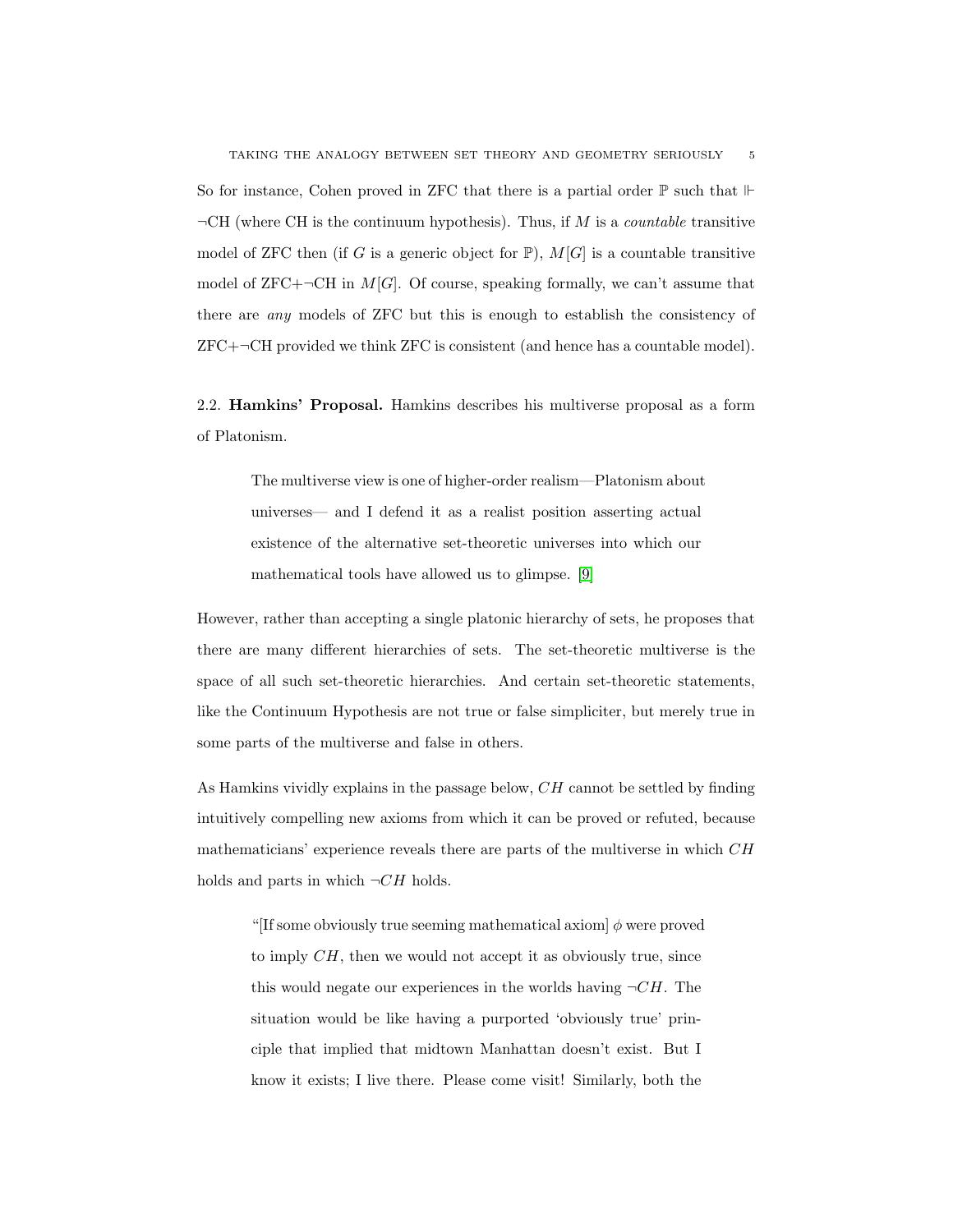CH and  $\neg CH$  worlds in which we have lived and worked seem perfectly legitimate and fully set-theoretic to us, and because of this, any proof from  $\phi$  that CH or that  $\neg CH$  casts doubt to us on the naturality of  $\phi$  [\[9\]](#page-23-3).

Hamkins' view of the multiverse is heavily influenced by the set-theoretic technique of forcing just described. In particular, he suggests that for any set-theoretic hierarchy V we should accept that (for an appropriate partial order  $\mathbb P$  in V) there is another set-theoretic hierarchy  $V[G]$  corresponding to the forcing extension of V with respect to the partial order  $\mathbb{P}$ . As we saw in the previous section, this claim is straightforwardly true if we work in some background notion of set theory and take V to be a countable model of set theory. But Hamkins suggests we adopt it more generally for any set-theoretic hierarchy. Specifically, he contends that

A stubborn geometer might insist—like an exotic-travelogue writer who never actually ventures west of seventh avenue—that only Euclidean geometry is real and that all the various non-Euclidean geometries are merely curious simulations within it. Such a position is self-consistent, although stifling, for it appears to miss out on the geometrical insights that can arise from the other modes of reasoning. Similarly, a set theorist with the universe view can insist on an absolute background universe  $V$ , regarding all forcing extensions and other models as curious complex simulations within it. (I have personally witnessed the necessary contortions for class forcing.) Such a perspective may be entirely self-consistent, and I am not arguing that the universe view is incoherent, but rather, my point is that if one regards all outer models of the universe as merely simulated inside it via complex formalisms, one may miss out on insights that could arise from the simpler philosophical attitude taking them as fully real [\[9\]](#page-23-3).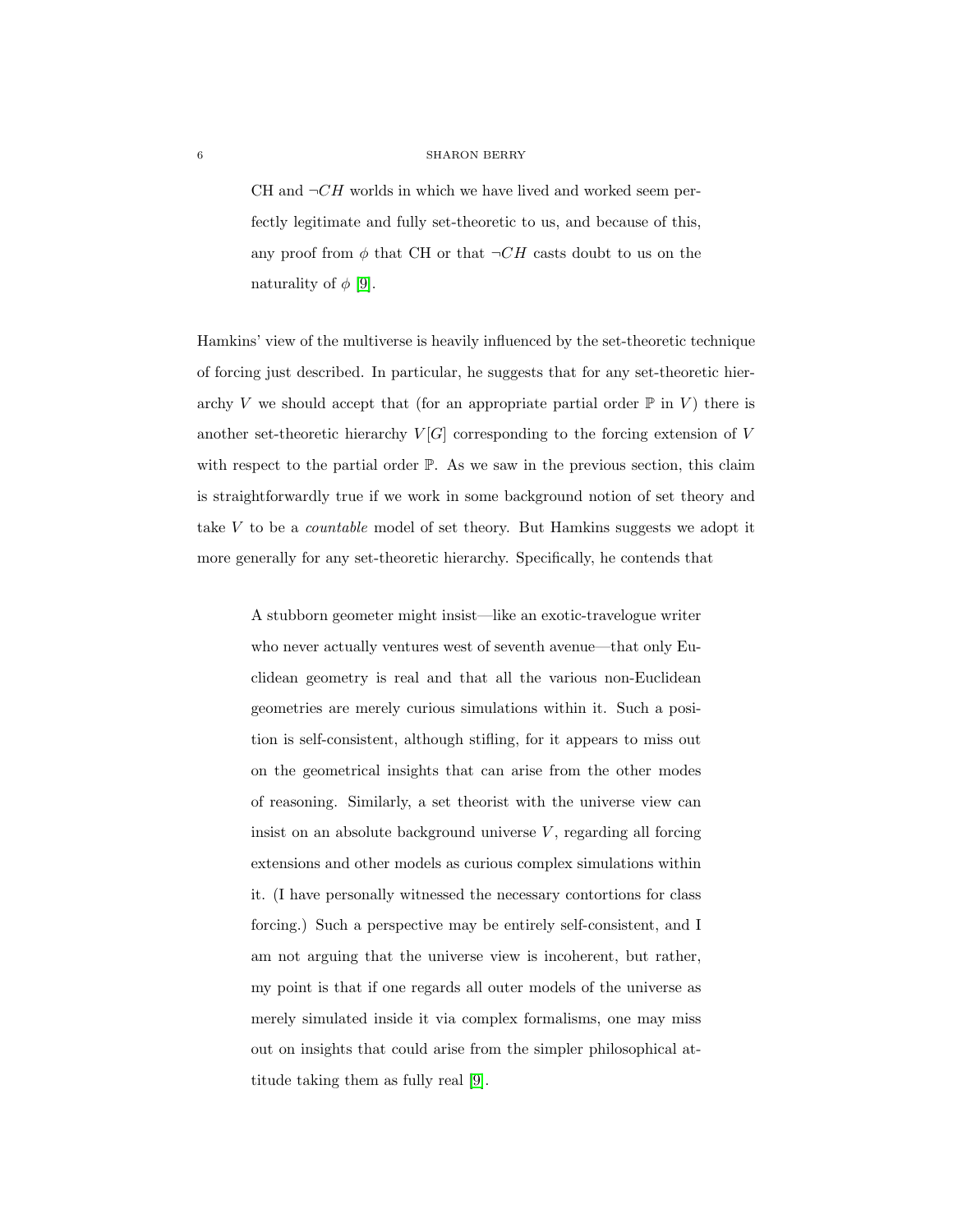Now this claim that we can extend every set-theoretic structure by taking a forcing extension is an interesting and controversial aspect of his view. For note that it directly conflicts with the standard realist intuition that it's possible to build a set-theoretic hierarchy that already contains 'all possible subsets' of any set in that hierarchy. For any such set-theoretic hierarchy V must already contain all subsets of every partial order  $\mathbb P$  it contains. Thus, there should not be any generic  $G \subset \mathbb P$ which isn't a member of V, i.e., V and  $V[G]$  should always be the same. For instance, if one thinks that a set-theoretic hierarchy already contains all possible subsets of the integers, it would be impossible to extend that hierarchy via a forcing extension which adds another subset of the integers.

While Hamkins' proposal seems to take significant motivation from the example of forcing extensions, this isn't the only closure principle about the multiverse which he accepts. It isn't even the most controversial. He also suggests that every settheoretic hierarchy  $V$  is countable from the perspective of some other hierarchy  $V'$ [\[9\]](#page-23-3). Indeed, he suggests that - although "this principle appears to be abhorrent to most set theorists" - every set-theoretic hierarchy  $V$  is ill-founded from the 'perspective' of another set-theoretic hierarchy  $V'$ .

# 3. Motivating the Multiverse

Why should one accept this radical approach to set theory? In this paper, I'll discuss two motivations Hamkins gives in his philosophical overview 'The Multiverse Perspective in Set Theory' [\[8\]](#page-23-2) and suggest that we can more attractively accommodate these motivations by giving a hyperintensional modal twist to Hamkins' existing Plenitudinous Platonist formulation of his multiverse program.

3.1. Mathematical Practice and Phenomenology. First, Hamkins appeals to the practice and phenomenology of set theory. He notes that now, rather than stating results proved by forcing as consistency claims of the form  $Con(ZFC+\phi) \rightarrow$  $Con(ZFC+\psi)$ , "contemporary work would state the theorem as: If  $\phi$ , then there is a forcing extension that satisfies  $\psi$ ." The latter claim could either be read as asserting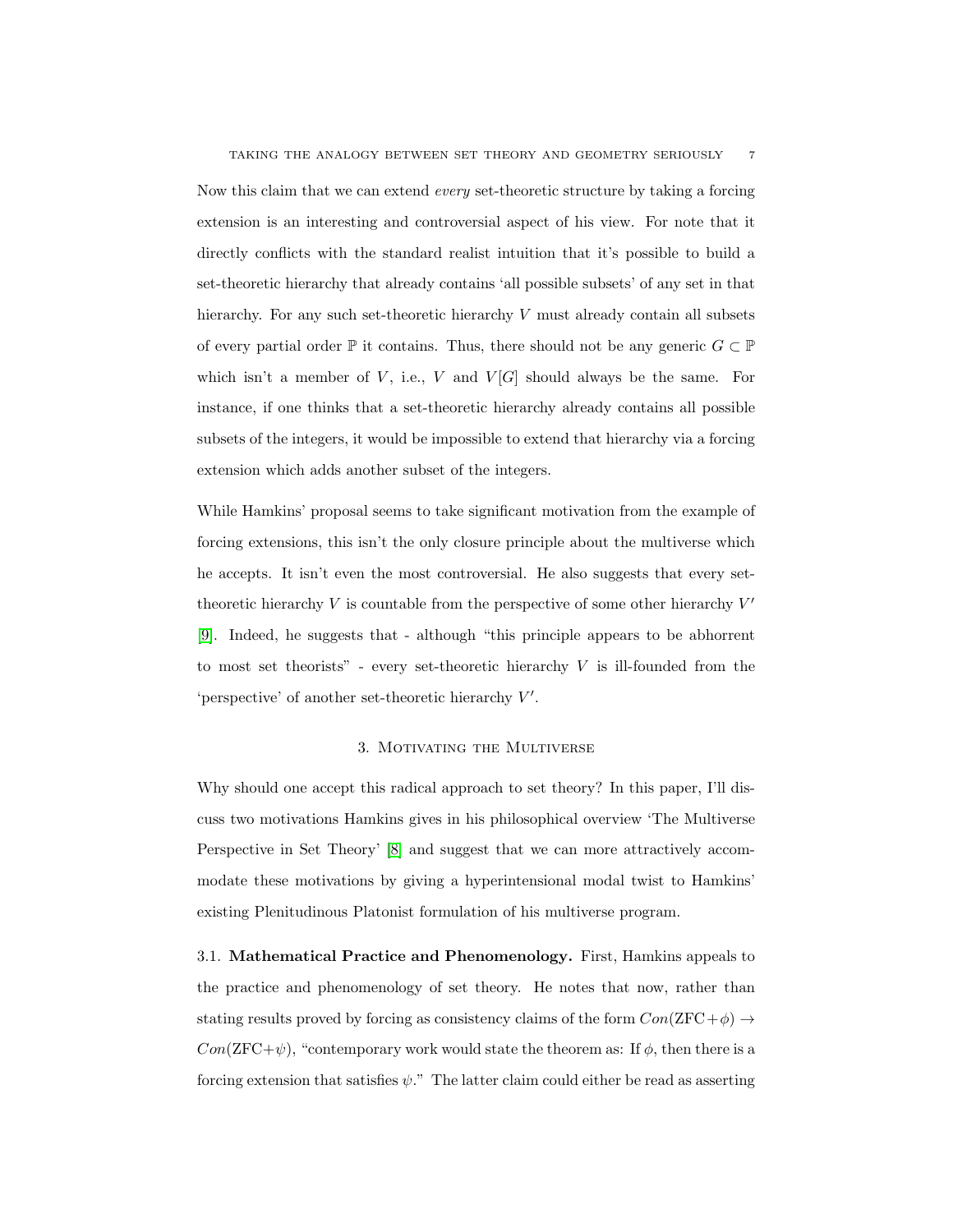the existence of a forcing extension of your total  $V$  rather than any countable model satisfying  $ZFC + \psi$ . Hamkins' Multiverse hypothesis takes this appearance at face value.

Hamkins also appeals to the phenomenology of making forcing arguments, which he describes as follows and claims that forcing takes at face value.

[The multiverse proposal] makes sense of our experience—in a way that the universe view does not—simply by filling in the gaps, by positing as a philosophical claim the actual existence of the generic objects which forcing comes so close to grasping, without actually grasping. With forcing, we seem to have discovered the existence of other mathematical universes, outside our own universe, and the multiverse view asserts that yes, indeed, this is the case. We have access to these extensions via names and the forcing relation, even though this access is imperfect. Like Galileo, peering through his telescope at the moons of Jupiter and inferring the existence of other worlds, catching a glimpse of what it would be like to live on them, set theorists have seen via forcing that divergent concepts of set lead to new set-theoretic worlds, extending our previous universe, and many are now busy studying what it would be like to live in them. [\[8\]](#page-23-2) pg. 11

Equally eminent set theorists who reject the multiverse program [\[13\]](#page-23-5) might give a different description of the phenomenology. And even if one grants this point, one it's disputable whether the multiverse better fits mathematical practice and phenomenology than conventional realist approach to set theory (paired with the conventional interpretation of forcing described above). Admittedly the conventional set theorist can't account for the bolded part (emphasis mine) in Hamkins' description, about our seeming access to a universe genuinely extending the one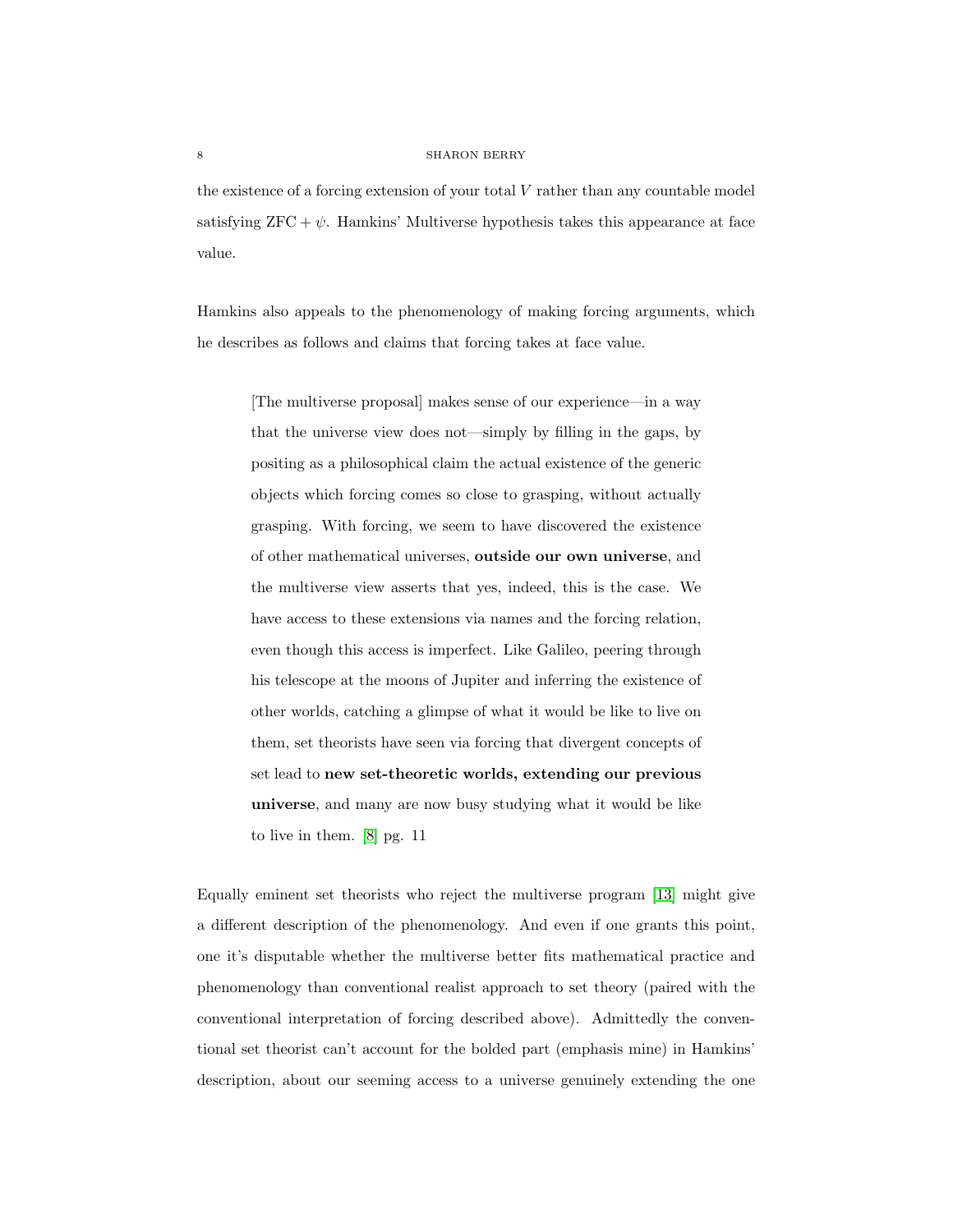we're currently working in. However, one might argue that traditional realist approaches to set theory account for many more aspects of mathematical intuition and practice overall than Hamkins' theory does. For (as we saw above) Hamkins admits that his own principles about what hierarchies exist in the multiverse will be "abhorrent to many set theorists."

However, Hamkins has a second way of motivating the multiverse, which may have more power to show a clear advantage of the multiverse perspective over more traditional realism: the analogy between set theory and geometry. This will be my main target in this paper [\[9\]](#page-23-3).

3.2. An Analogy Between Set Theory and Geometry. I will quote Hamkins' way of laying out the analogy between set theory and geometry at some length, because it presents the main target to be attacked in this paper. He writes,

There is a very strong analogy between the multiverse view in set theory and the most commonly held views about the nature of geometry. For two thousand years, mathematicians studied geometry, proving theorems about and making constructions in what seemed to be the unique background geometrical universe. In the late nineteenth century, however, geometers were shocked to discover non-Euclidean geometries. At first, these alternative geometries were presented merely as simulations within Euclidean geometry, as a kind of playful or temporary re-interpretation of the basic geometric concepts. For example, by temporarily regarding 'line' to mean a great circle on the unit sphere, one arrives at spherical geometry, where all lines intersect; by next regarding 'line' to mean a circle perpendicular to the unit circle, one arrives at one of the hyperbolic geometries, where there are many parallels to a given line through a given point. At first, these alternative geometries were considered as curiosities, useful perhaps for independence results, for with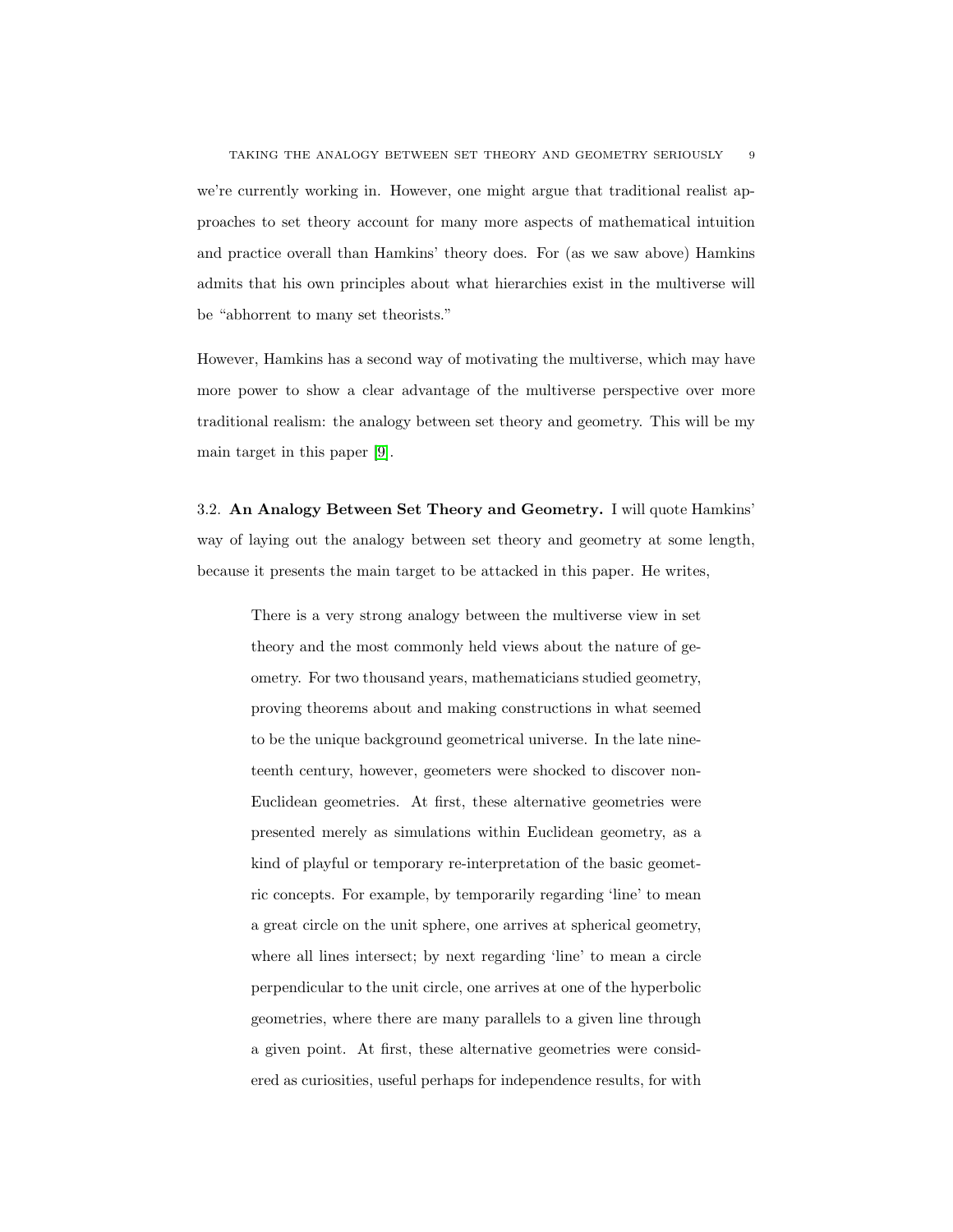them one can prove that the parallel postulate is not provable from the other axioms. In time, however, geometers gained experience in the alternative geometries, developing intuitions about what it is like to live in them, and gradually they accepted the alternatives as geometrically meaningful. Today, geometers have a deep understanding of the alternative geometries, which are regarded as fully real and geometrical [\[8\]](#page-23-2).

In this quote, Hamkins compares set theorists who approach forcing conventionally (as studying countable models inside the true intended hierarchy of sets V) to old geometers who took studying non-euclidean geometries to be legitimate mathematics but only to reveal syntactic facts about provability and consistency, plus what would be true under some "playful reinterpreations" of the terms "point" and 'line" in these axioms. He suggests that set theorists should mirror the step we took in geometry to regarding alternate axiom systems as "geometrically meaningful" and "alternate geometries ... as fully real" and that adopting the Multiverse theory corresponds to doing this.

Accordingly, to evaluate the strength of this parallel and the power of Hamkins' motivation by analogy, we'll need to get a grip on how Hamkins is thinking about the transition in our attitudes to geometry. I think this is especially important because what Hamkins describes is rather different from what may first spring to mind.

In the stage corresponding to contemporary mainstream set theory and understandings of forcing, Hamkins writes that:

At first, these alternative geometries were presented merely as simulations within Euclidean geometry, as a kind of playful or temporary re-interpretation of the basic geometric concepts. For example, by temporarily regarding 'line' to mean a great circle on the unit sphere, one arrives at spherical geometry, where all lines intersect;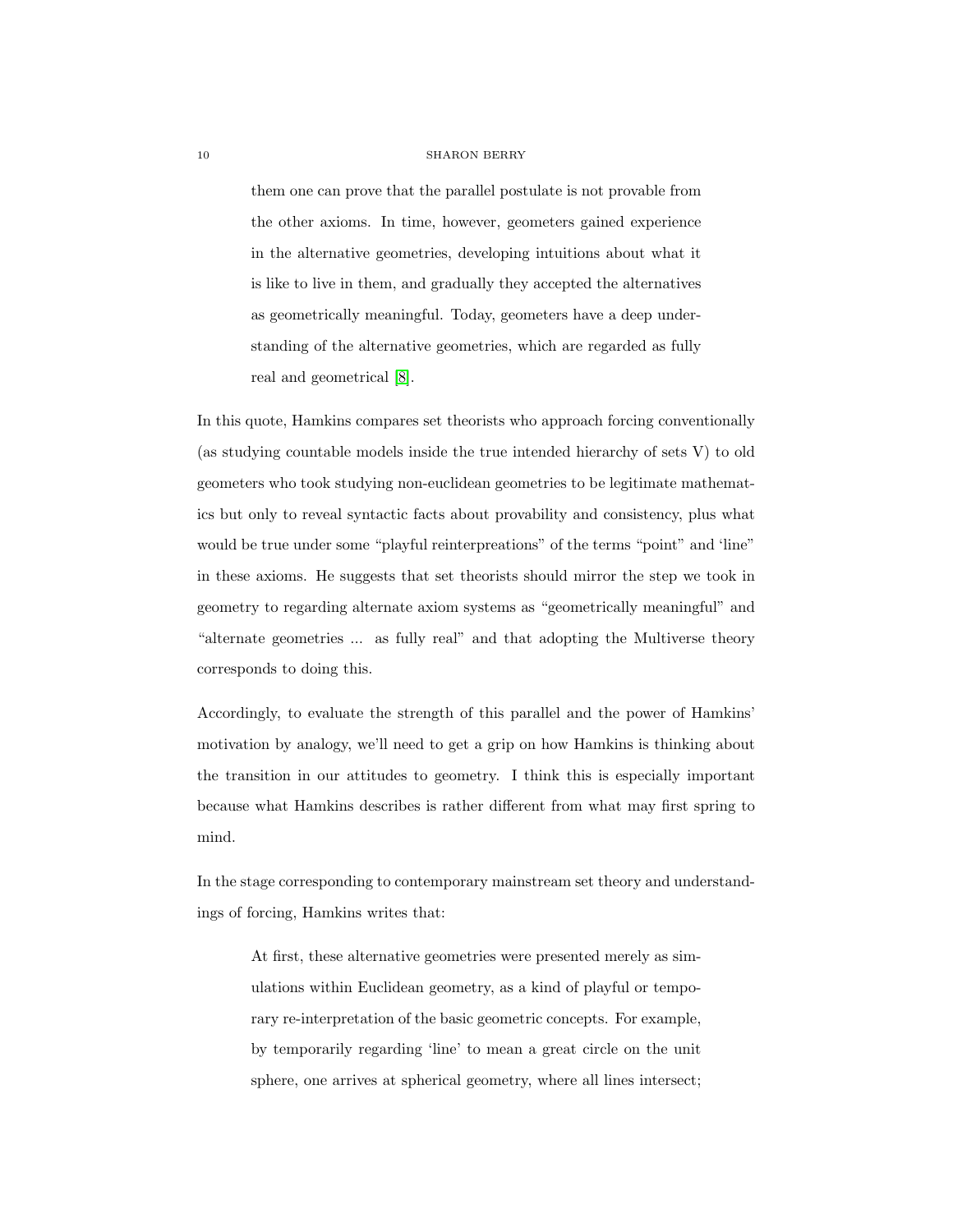by next regarding 'line' to mean a circle perpendicular to the unit circle, one arrives at one of the hyperbolic geometries, where there are many parallels to a given line through a given point....[T]hese alternative geometries were considered as curiosities, useful perhaps for independence results, for with them one can prove that the parallel postulate is not provable from the other axioms.

But, in time, he says:

In time, however, geometers gained experience in the alternative geometries, developing intuitions about what it is like to live in them, and gradually they accepted the alternatives as geometrically meaningful.

Note that Hamkins describes the process of coming to see alternatives as getting at something real and geometrical in terms of building up a new way of thinking about alternate axiom systems rather than what may be more familiar: somehow debunking or rejection the expected connections between geometrical claims and claims about physical space.

A common and more formalist way of thinking about the adoption of modern attitudes towards geometry involves unshackling mathematical geometry from any intended applications. The mathematician studies a priori what various axioms about points and lines imply. On this view, the scientist may later state an empirically motivated theory involving bridge laws which say that a certain collection of geometrical axioms hold if we interpret 'line' to mean physical line. But, any such physical applications or imagery are irrelevant to mathematics. Accordingly, our impression that considering great circles on a sphere in a euclidean space was a mere toy model or playful reinterpretation turned out to be an illusion. The interpretation of line as meaning great circle within (what we would have naively thought of as) a Euclidean space was no more or less a reinterpretation or mere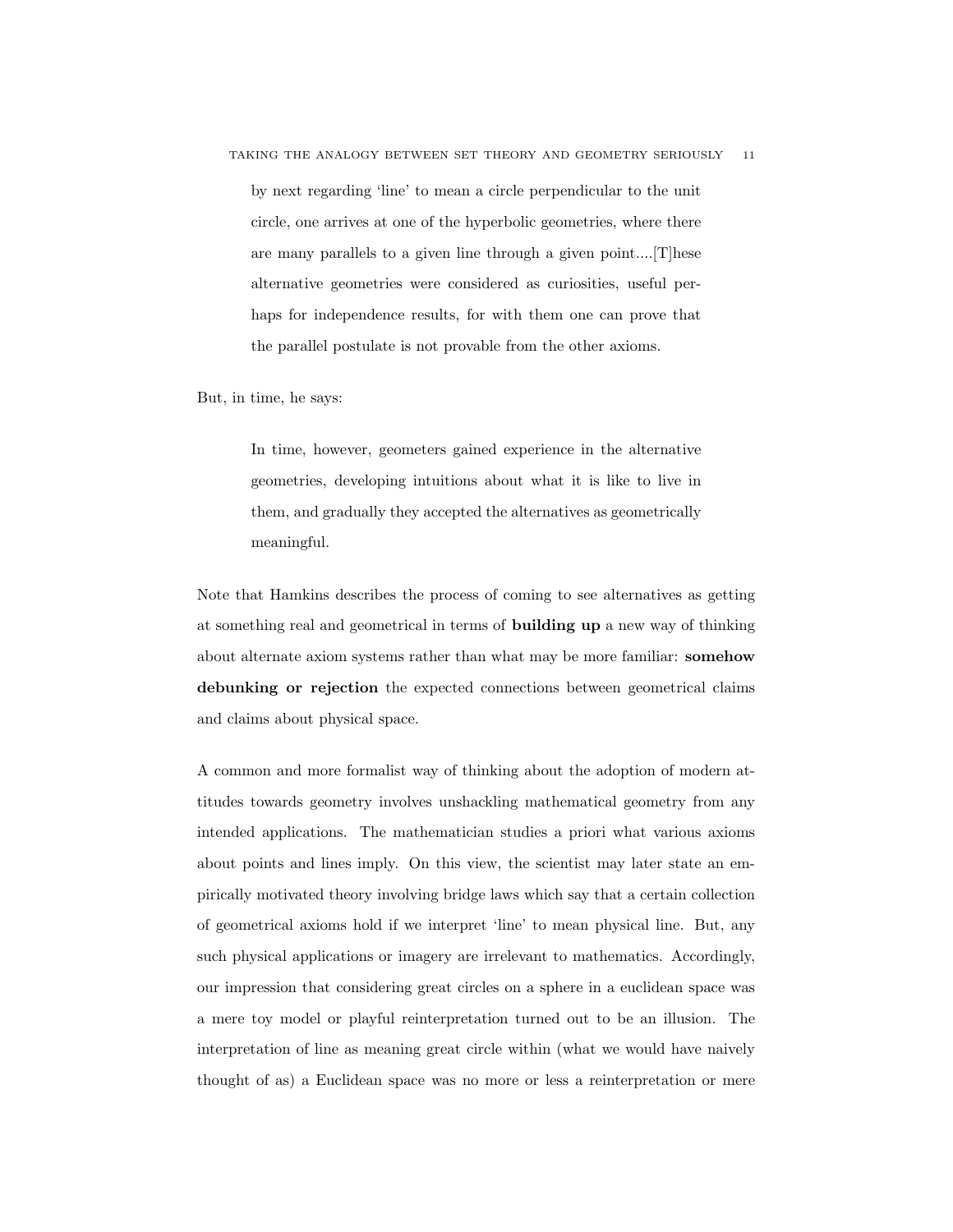toy model than any other physical interpretation of the world 'line' as it occurs in geometrical axioms.

But, this is not the change in attitudes to geometry which Hamkins invokes and wants us to mirror in the case of set theory. For one thing, the FOL axiom transcendent notion of containing 'all possible subsets' doesn't seem to be particularly physical (rather than mathematical), so learning to separate intended physical applications from mathematics doesn't cut against the conventional point of view. Nor does Hamkins suggest any reason *antecedent to the argument he's currently* trying to make for thinking the notion of containing all possible subsets is incoherent (as one might perhaps argue that naive conceptions of what picked out the true geometry were).

Finally, and more abstractly, note that merely coming to regard all models of certain set theoretic axioms as equally intended (i.e., discarding our naive ZFC transcendent expectations that seemed to pick out a correct interpretations of 'set' as mathematically irrelevant) can't motivate the revolution in attitudes to forcing Hamkins is arguing for. Someone who starts from conventional realism and takes this moral away from the history of geometry will agree with Hamkins in saying that there's no right answer to CH (as they now regard countable models of ZFC+CH and  $ZFC+\neg CH$  as equally intended. But they won't have any reason to say that for each model there's a fatter one. They will merely regard the fact that one of these structures is the fattest as just an interesting property that one hierarchy of sets happens to have (analogous to all finite groups being analyzable in terms of simple groups). And they will reject any suggestion that consideration of alternate set theories via forcing gets us at something ("full grown set theoretic universes" [\[8\]](#page-23-2)) we're more interested in than the countable models presented by the conventional perspective.

Instead of any such scruitny and debunking Hamkins describes a process of positively working with different geometries that only seem to have toy models and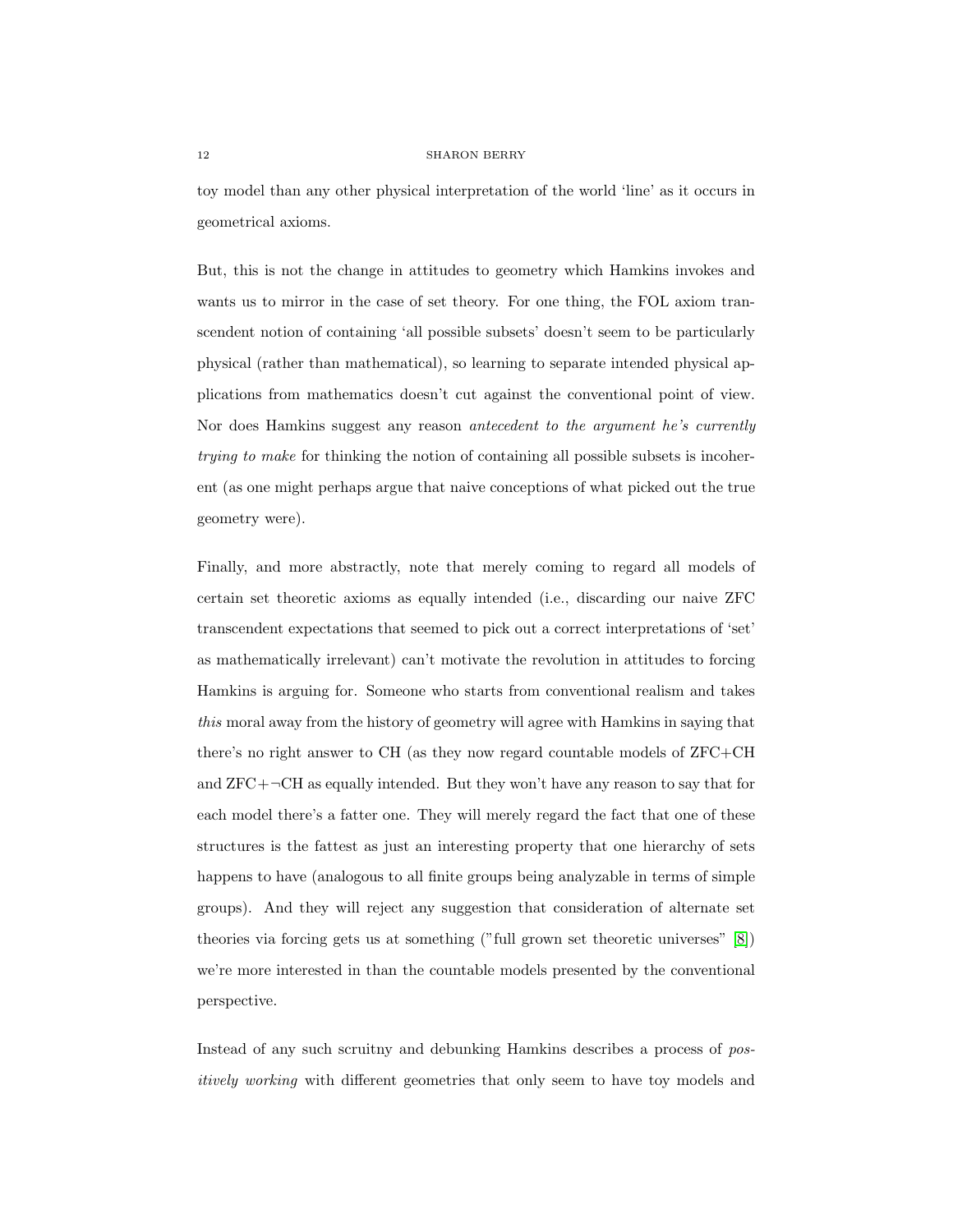TAKING THE ANALOGY BETWEEN SET THEORY AND GEOMETRY SERIOUSLY 13 getting a sense of "what it's like to live in them." So his language suggests a process of coming to see these variant axioms as true of a structure that (in some important sense) isn't a mere toy model. What could does this involve?

Further remarks where Hamkins seems to endorse the possibility of literally "liv[ing] in" (as opposed to merely mathematically *working in*) some variant axiom system are highly suggestive. He seems to distinguish three different states: proving facts 'about'  $V[G]$  while working in V (via forcing), "jumping in" to  $V[G]$  by working in it (i.e. reasoning from axioms that truely describe it), and thirdly (!) actually living in  $V[G]^{10}$  $V[G]^{10}$  $V[G]^{10}$ . For when mathematicians do the second thing (by working in V), he sometimes describes them as merely "reasoning as though" they were doing the third thing (i.e., living in  $V$ ).

Accordingly, the following interpretation of what it means to come to see variant axiom systems as geometrically meaningful (in the sense Hamkins wants to use for his argument by analogy) seems to me very natural, if not inevitable.

Mathematicians come to see variant geometrical axioms as correctly describing the behavior of physical points and lines in a (conceivable) physical space<sup>[11](#page-12-1)</sup> in contrast to merely true on some intuitively unacceptable sharpening of our concept 'physical line' which made us dismiss the example of the great sphere as a mere toy model<sup>[12](#page-12-2)</sup>.

<span id="page-12-0"></span> $10$ He writes that just as geometers can "in a sense", "jump inside the alternative geometry, for example by adopting particular negations of the parallel postulate and reasoning totally within that new geometrical system", set theorists can "reason about the forcing extension by jumping into it and reasoning as though they were living in that extension." So it seems that "jump[ing] inside" an alternative geometry/set theory means reasoning within some new axiom system. And it seems that this only counts as reasoning as though one were living in an alternative geometry/set theory.

<span id="page-12-1"></span><sup>11</sup>Here we might take physical lines to be understood in some folk 'manifest image' way or as tied to the definitions of physical lines used by recent scientific theories. Note, I don't think giving this interpretation depends on assuming that there's a unique intended notion of physical points and lines, but rather our sense that -for reasons I won't positively analyze here associating straight lines with paths of light is more appropriate than associating great circles on a sphere with lines- i.e. the former is a better choice of name for a physicist stating their theory, because the role of paths of light has a closer relationship to spatial lines in the manifest image or previous theories about physical lines. Much philosophy of science can and has been done on this topic, but which particular philosophy you use to cash out intuitive distinction Hamkins mentions - the sense Hamkins appeals to [?] in which Einstein showed that space is non-euclidean but considering circles on a great sphere doesn't - won't matter here.

<span id="page-12-2"></span> $12$ i.e. as merely involving truth under a reinterpretation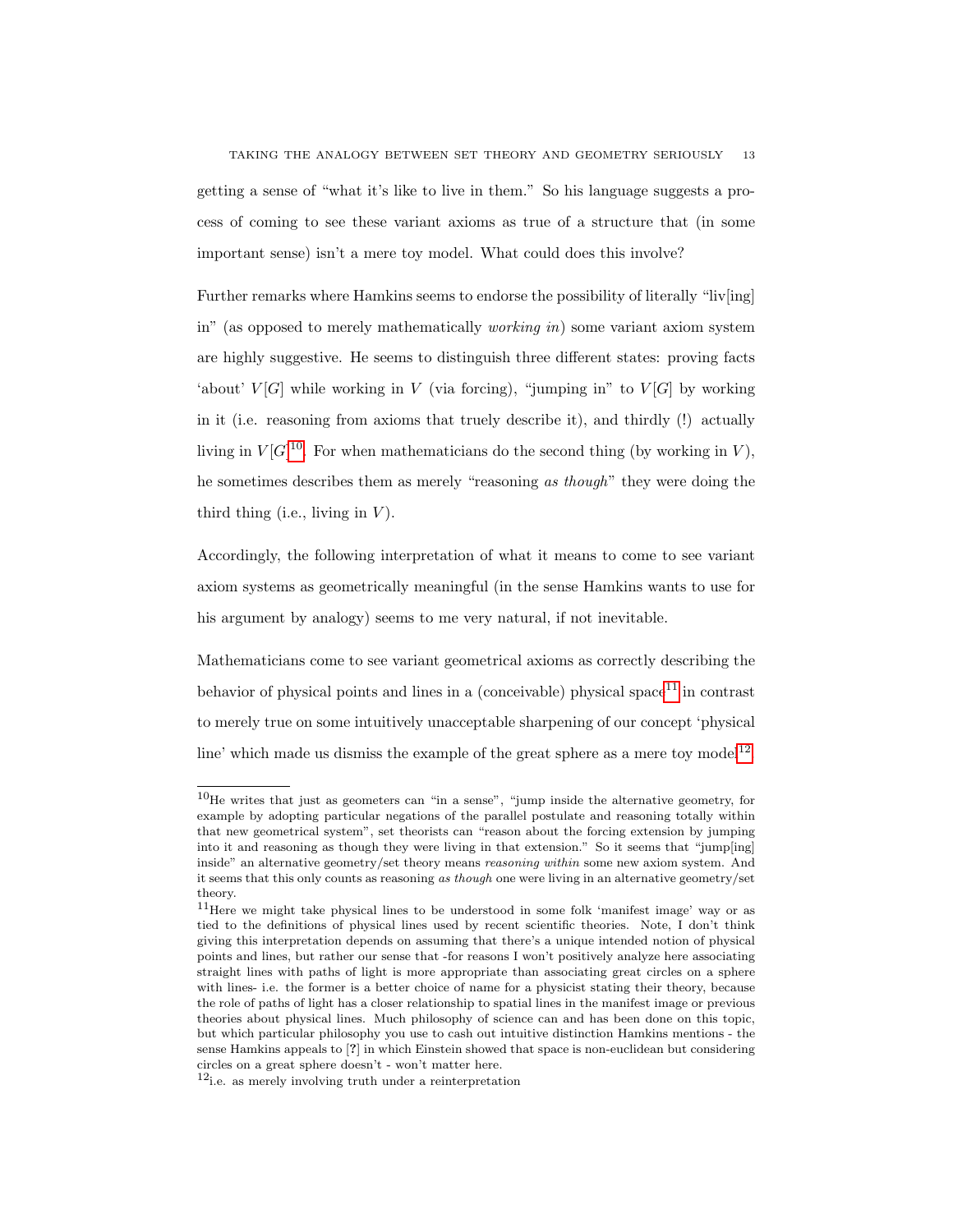Accordingly, the following seems like a natural question to ask if we want to take this analogy seriously as advocating some attitude to set theory. What is involved in literally living in a world described by different set theoretic axioms? But, as we will see below, answering this question turns out to be quite tricky for the proponent of Hamkins' multiverse (at least as currently stated).

# 4. Taking The Analogy Seriously

In this section I'll argue that Hamkins Platonism about the multiverse almost forces him to allow an important disanalogy between 'naive' geometry and 'naive' set theory. If so, Hamkins can't motivate his view by saying that it's just what falls out from treating set theory and geometry the same way.

In the case of geometry, in addition to the study of variant geometries (like those Hamkins mentions in the quote above) there's a further question: what's the geometry of the physical space we live  $\text{in}^{2^{13}}$  $\text{in}^{2^{13}}$  $\text{in}^{2^{13}}$ . The change of opinions about geometry alluded to above didn't deny the existence of robust metaphysically joint carving laws with the physical consequences naive geometry had claimed. It just downgraded these laws from metaphysical necessities to physical laws. Appeal to physical geometry provides an important sense in which, e.g., the parallel postulate is definitely false (which is not relative to a choice of axioms to work in).

Accordingly we can ask what geometry someone 'lives in' in two senses. We can ask (in the somewhat metaphorical sense invoked above) what axiom systems they're employing and studying. And we can also ask (more literally) what axioms describe the space their body physically occupies, i.e., the physical geometry of the universe we all share.

But in [\[8\]](#page-23-2) Hamkins only explicitly develops the first (metaphorical) sense in which a person can 'live in' a set-theoretic universe satisfying certain axioms. For example, he suggests that set theorists like himself know that there are both CH and ¬CH

<span id="page-13-0"></span><sup>13</sup>That is, there are facts constraining the behavior of all actual spatial points and lines etc, as well as facts about what's possible within various alternate geometries we can metaphorically visit and imagine living in by doing mathematics with different axioms.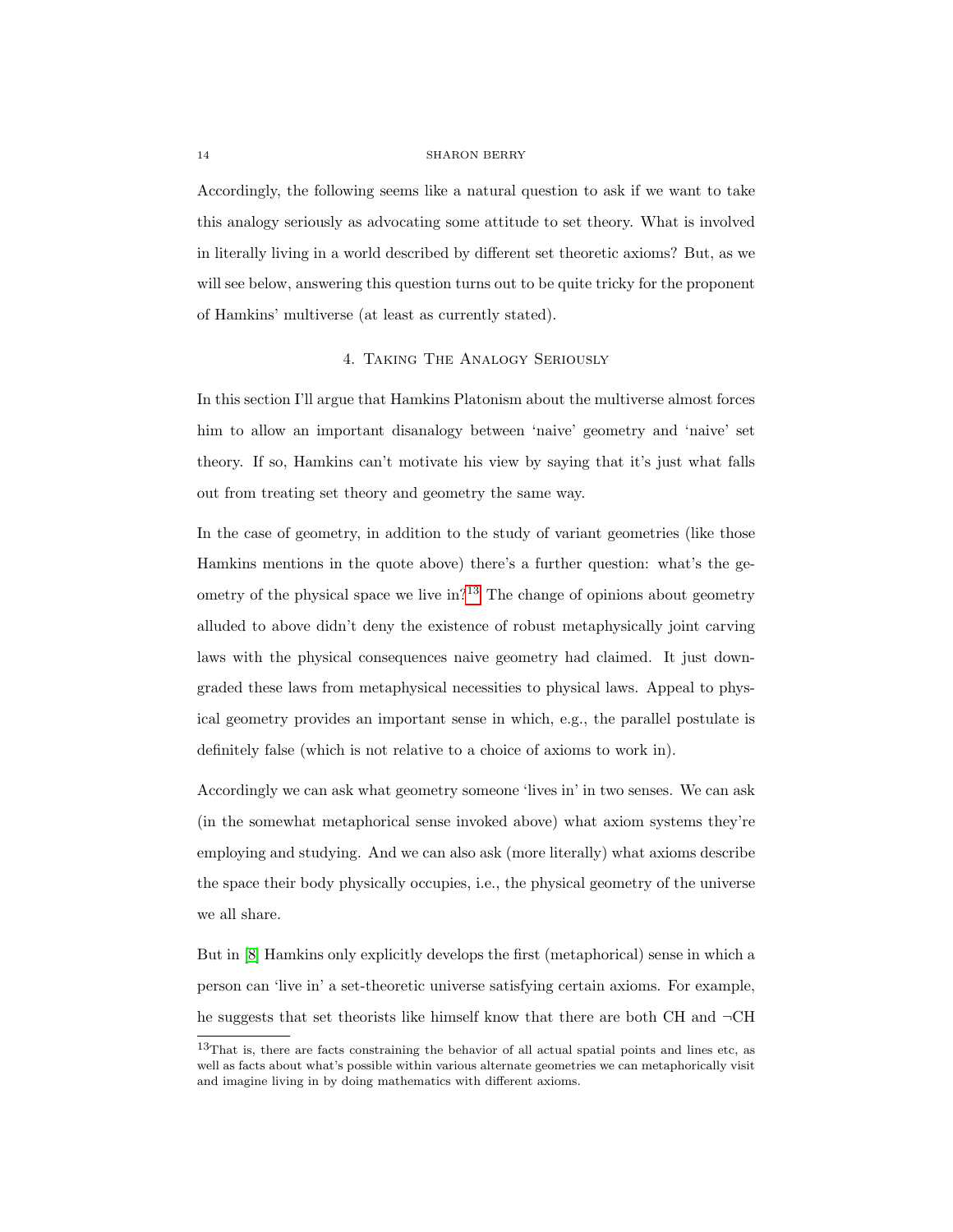TAKING THE ANALOGY BETWEEN SET THEORY AND GEOMETRY SERIOUSLY 15 worlds within the multiverse, because they have "lived and worked" in such worlds by reasoning from the axioms ZFC+CH and ZFC+¬CH.

However, as noted above, Hamkins also seems to allow a more robust (contrasting) sense in which we could all be said to 'live in' a reality that satisfies certain settheoretic axioms and not others. For example, in claiming that set theorists can "reason about a forcing extension by jumping into it and reasoning as though they were living in that extension." (emphasis mine), Hamkins seems open to a notion of actually living in a world corresponding to some  $V[G]$  within the set-theoretic multiverse (as opposed to merely reasoning as if one did).

But what is this supposed to mean? What (if anything) could it mean for, say, the Continuum Hypothesis to be true of the set-theoretic structure of our reality in a sense analogous to the one in which the parallel postulate is false of the geometrical structure of our reality? No story is provided.

<span id="page-14-0"></span>4.1. Living In A Given Set-Theoretic Universe. I'll will now argue that there's a very natural answer to the above question, but this answer is (unfortunately) immediately incompatible with Hamkins' current Platonistic development of the multiverse proposal.

I suggest that naive geometry attempts to study how it is (in some sense) possible for points and lines in space to be related. The naive iterative hierarchy conception of set theory attempts to study how it is (in some sense) possible to choose from an antecedently given plurality of objects. That is, it attempts to study general combinatorial constraints on how any predicate (definable with parameters) could apply to some of these objects.

When we naively appeal to a notion of the hierarchy of sets containing, at each successor stage, 'all possible subsets' of the sets formed below, we take there to be definite objective constraints on how it's possible to chose some objects from within any given plurality of objects. This idea that each layer of sets witnesses all possible ways of choosing some objects from previous layers is expressed in Boolos'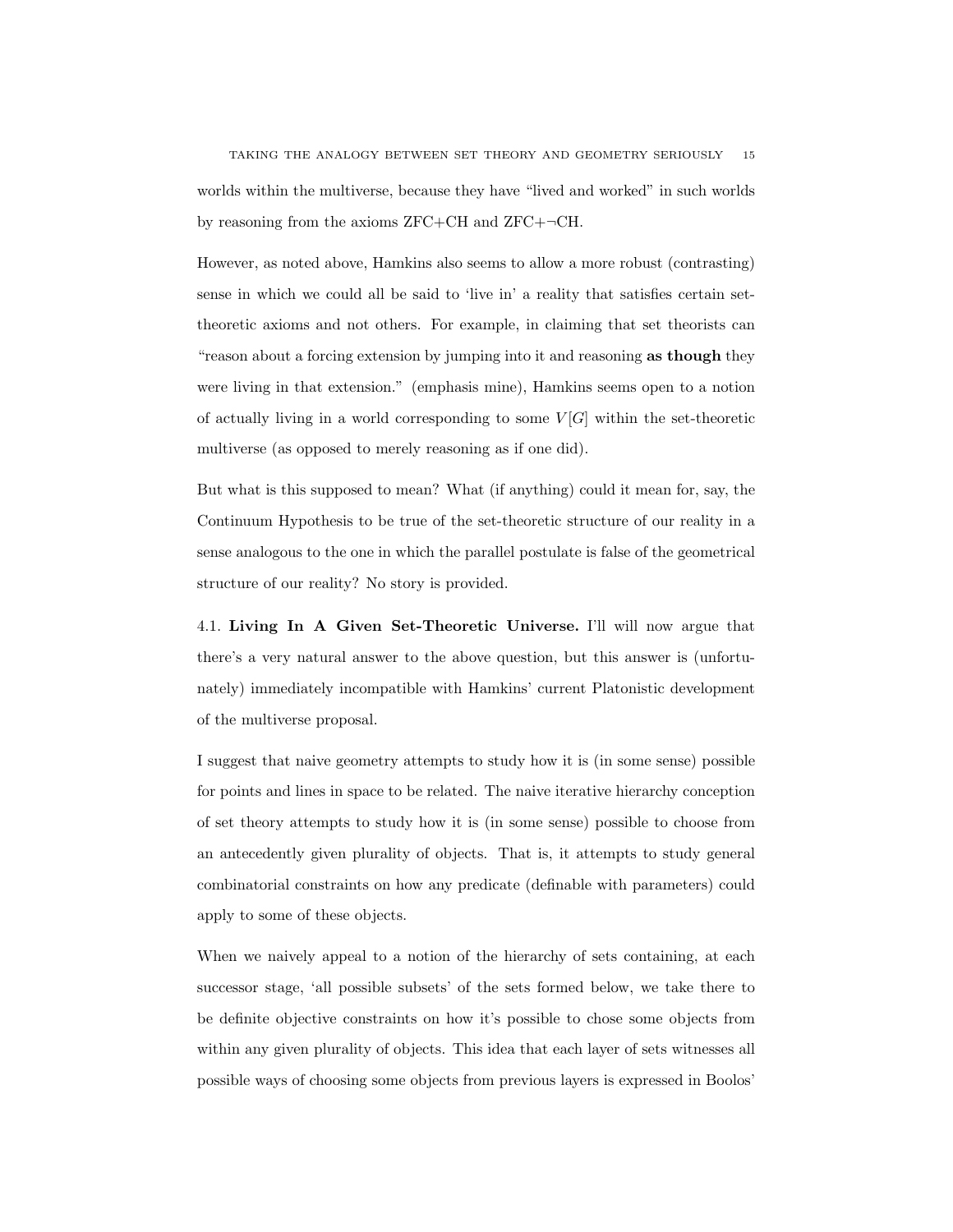(representative) characterization of the iterative hierarchy conception of sets in [\[5\]](#page-23-6). It also plays an important role in the way that we apply set theory with ur-elements. For example, we take the fact that there are only 8 distinct sets<sup>[14](#page-15-0)</sup> whose elements are all bowls of sundae toppings on a certain table (i.e., only 8 possible ways of choosing which if any of these toppings to add), to predict and explains why there will never be 9 people who choose differently from these toppings. Similarly, we'd take a proof that there's no set-theoretic function from countries on some physical map with infinitely many countries to the set  $\{1, 2, 3\}$  which three colors that map to predict and explain why that map will never actually be three colored (or three scented or etc).

So a natural thought is that current (and from Hamkins' point of view 'naive') iterative hierarchy set theory attempts to study general constraints on 'how it would be possible to chose some of' a given plurality of objects via studying a hierarchy of sets which gets these facts right. Such a hierarchy must contain sets corresponding to all possible ways of choosing elements from sets in the hierarchy. Hence, the set-theoretic hierarchy must (intuitively) satisfy all instances of the following comprehension schema (where the  $\Box$  expresses metaphysical or logical necessity) and the quantifiers range over all objects, not just sets in  $V\mathbb{Q}^{15}$  $V\mathbb{Q}^{15}$  $V\mathbb{Q}^{15}$ .

Necessary Comprehension

 $\Box \forall z \in V_{\mathcal{A}} \forall w_1 \forall w_2 \ldots \forall w_n \exists y \in V_{\mathcal{A}} \forall x [x \in y \Leftrightarrow ((x \in z) \land \phi)].$ 

<span id="page-15-0"></span><sup>14</sup>Or, for those with less quantifier variantist/platonist inclinations, this Platonic fact about set existence reflects a deeper underlying modal fact about how it would be possible to choose elements of a set, which predicts and explains both the regularity in sets and the regularity in sundae choice at issue.

<span id="page-15-1"></span><sup>15</sup>Personally I'd say we expect this necessity because we take induction/fatness principles to reflect a deeper 'combinatorial' necessity (logical necessity given structural facts) which we can highlight by comparing induction on numbers and conception of width of sets to claims about which maps are three colorable, or how it's possible to traverse the Köningsberg bridges, we accept first order schemas but take them to apply with special necessity and generality because we think the math objects have a certain property which 'combinatorially' ensures certain things. If the structure of the numbers/pure sets has this property and we expect this structure to be the same at all metaphysically and physically possible worlds then we should expect instances of induction/fatness to hold for all predicates and all relations, including predicates specified by appeal to other physical or mathematical structures.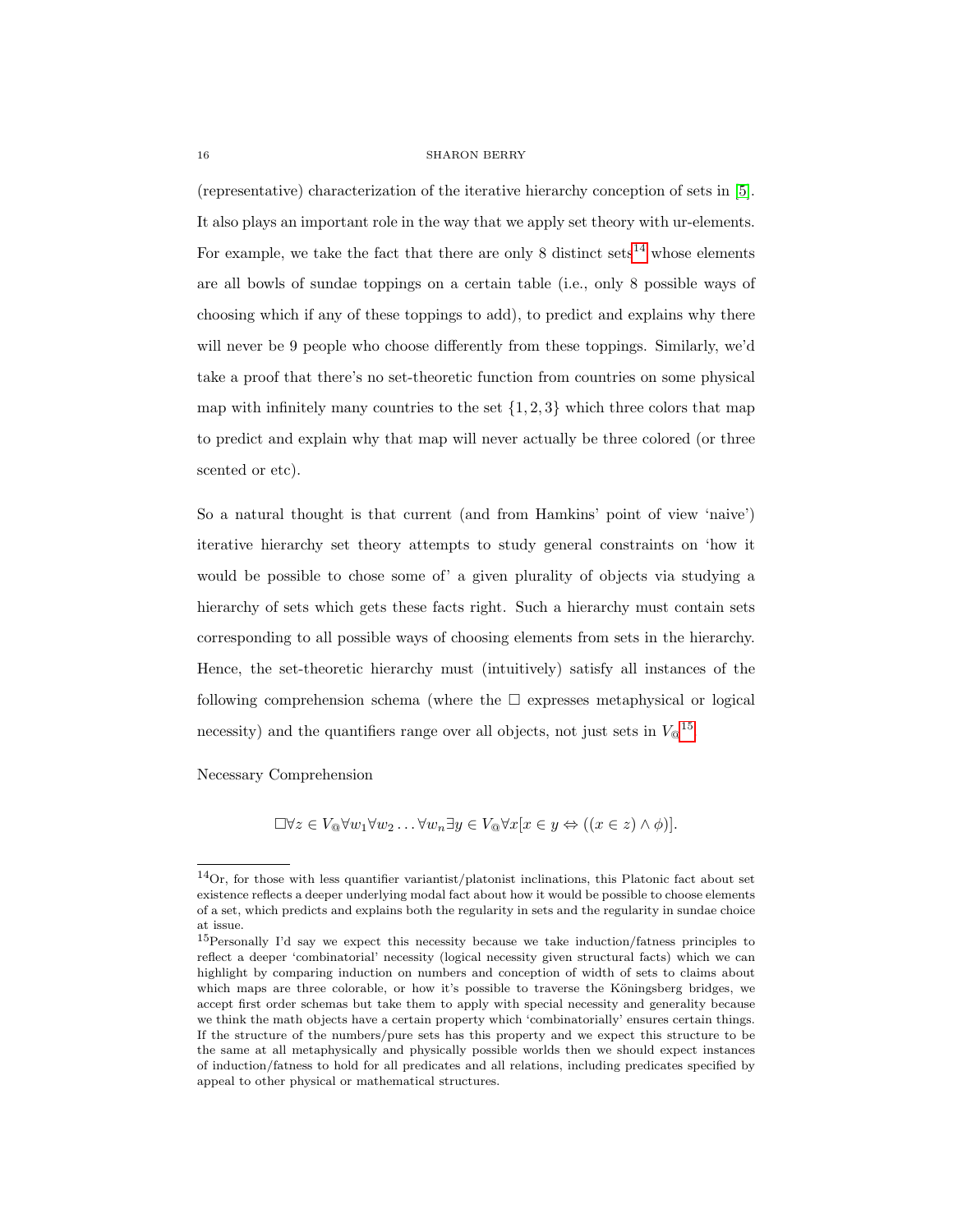Now what shall we do if we want to mirror the history of geometry which Hamkins invokes above?

I propose that the historical transition in attitudes to geometry which Hamkins invokes corresponds to (something like) a mere downgrading the kind of necessity attributed to certain a priori intended physical applications of geometry — from metaphysical to merely physically necessity. Naive geometry attempted to study elegant and joint-carving geometrical laws that implied metaphysically necessary constraints on the behavior of all points and lines. And, after the transition, this expectation of there being some elegant joint carving [\[16\]](#page-24-0) geometrical laws (ensured by the structure of the physical space we live in) constraining the behavior of all actual physical points and lines to be discovered remained. So did naive expectations about how truths concerning this favored geometry imply constrains on the behavior of all actual physical points and lines were preserved (e.g. the expectation that if the parallel postulate is true in this favored geometry then there must not actually be any parallel physical lines that intersect). We just began to allow that it would be (metaphysically) possible for different geometrical laws to constrain the behavior of all physical points and lines—and thus to treat certain alternative axiom systems as legitimate objects of non-formalist 'genuinely geometrical' mathematical investigation (in the way Hamkins emphasizes).

But if one accepts this picture then what falls out of treating set theory like geometry can't possibly be Hamkins Platonistic multiverse. For the natural parallel to the above approach to geometry would seem to be the following view.

Continue to accept naive expectations that there are elegant metaphysically joint carving laws about 'all possible ways of choosing' from an antecedently given plurality of objects to be discovered. And continue to accept naive expectations that truths concerning this favored notion of 'all possible ways of choosing' constrain how all predicates actually apply. So, for example, allow that all instances of comprehension schema for set theory with ur-elements (including those involving arbitrary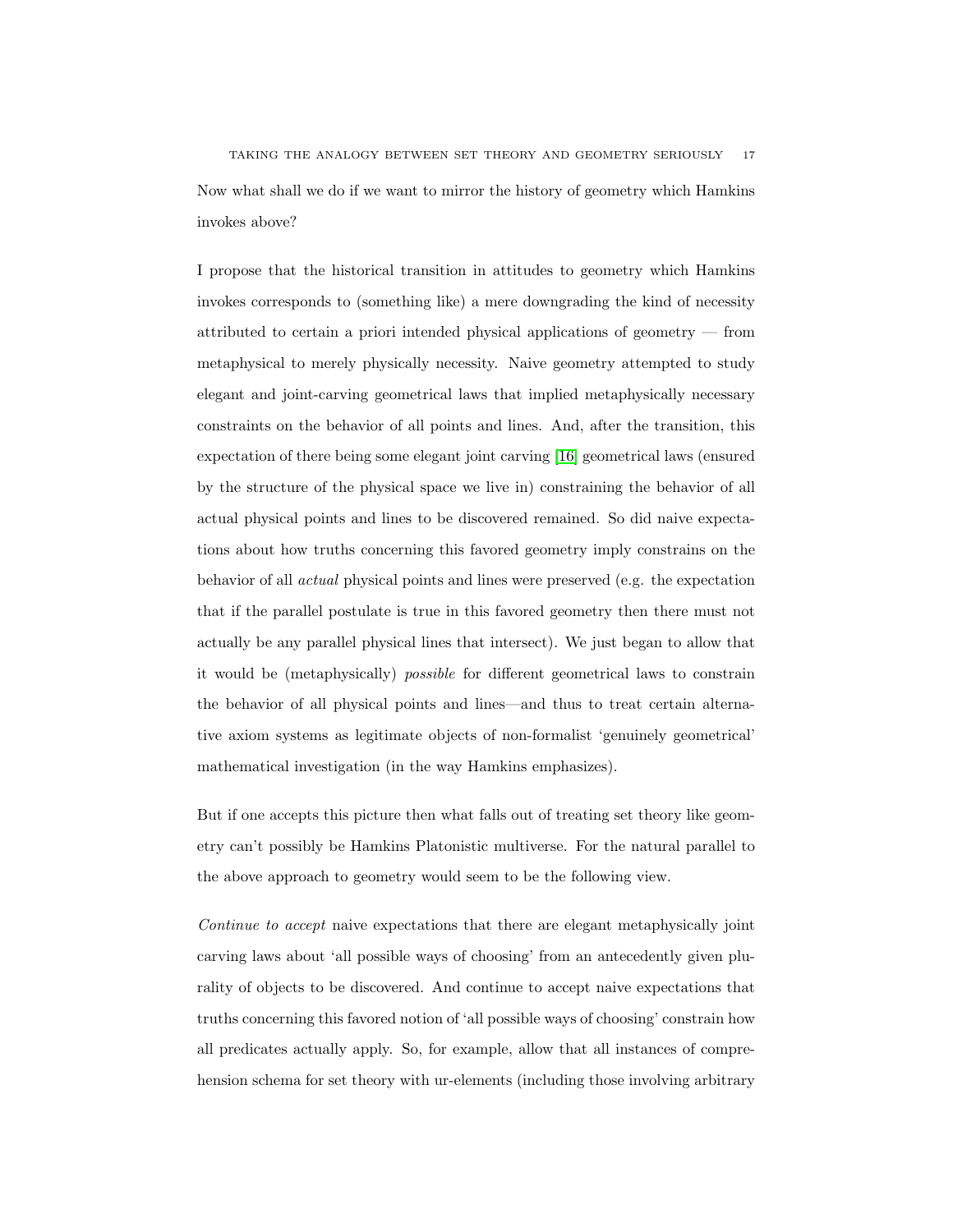natural language vocabulary) will express truths — when we're talking about this favored set theory. But downgrade the necessity one takes the physical applications of this preferred set theory to have — or otherwise countenance a sense in which these set-theoretic constraints on how all predicates can apply are contingent. That is, countenance (physically and perhaps metaphysically impossible) scenarios in which the facts and laws about 'all possible ways of choosing' are different so that different axioms for set theory with ur-elements reflect the 'laws of logical/combinatorial possibility' constraining how any predicates can apply to a given totality of objects. In the most extreme case this might involve countenancing intuitively metaphysically impossible — scenarios in which there are 3 or 5 different ways for a predicate can apply (or fail to apply) to two objects. I will describe a less extreme case below.

But accepting above account of the set-theoretic analog to physical geometry creates immediate problems for Hamkins' platonistic multiverse. For it implies that any hierarchy of sets  $V_{\mathfrak{D}}$  which is a candidate for reflecting the set-theoretic structure of the actual world must satisfy a non-modal version of the above comprehension principle.

$$
\forall z \in V_{\mathbb{Q}} \forall w_1 \forall w_2 \dots \forall w_n \exists y \in V_{\mathbb{Q}} \forall x [x \in y \Leftrightarrow ((x \in z) \land \phi)].
$$

However, this implies that  $V_{\mathcal{Q}}$  can't exist within any Hamkins' style Platonistic multiverse which contains an expanded hierarchy  $V[G]$  for every hierarchy V it contains.[16](#page-17-0) However, much analogies with geometry inspire us to say that our notion of 'all possible ways of choosing' are somehow contingent, we still can't say the actual world contains both a hierarchy of sets,  $V_{\mathcal{Q}}$ , which reflects the actual world's constraints on 'all possible ways of choosing', and a generic extension of that hierarchy  $V_{\mathcal{Q}}[G].$ 

<span id="page-17-0"></span><sup>&</sup>lt;sup>16</sup>For, if  $V[G]$  existed then G would witness the violation of comprehension for  $V_{\textcircled{a}}$  since G picks out a subset of  $\mathbb P$  which  $V$  doesn't already contain.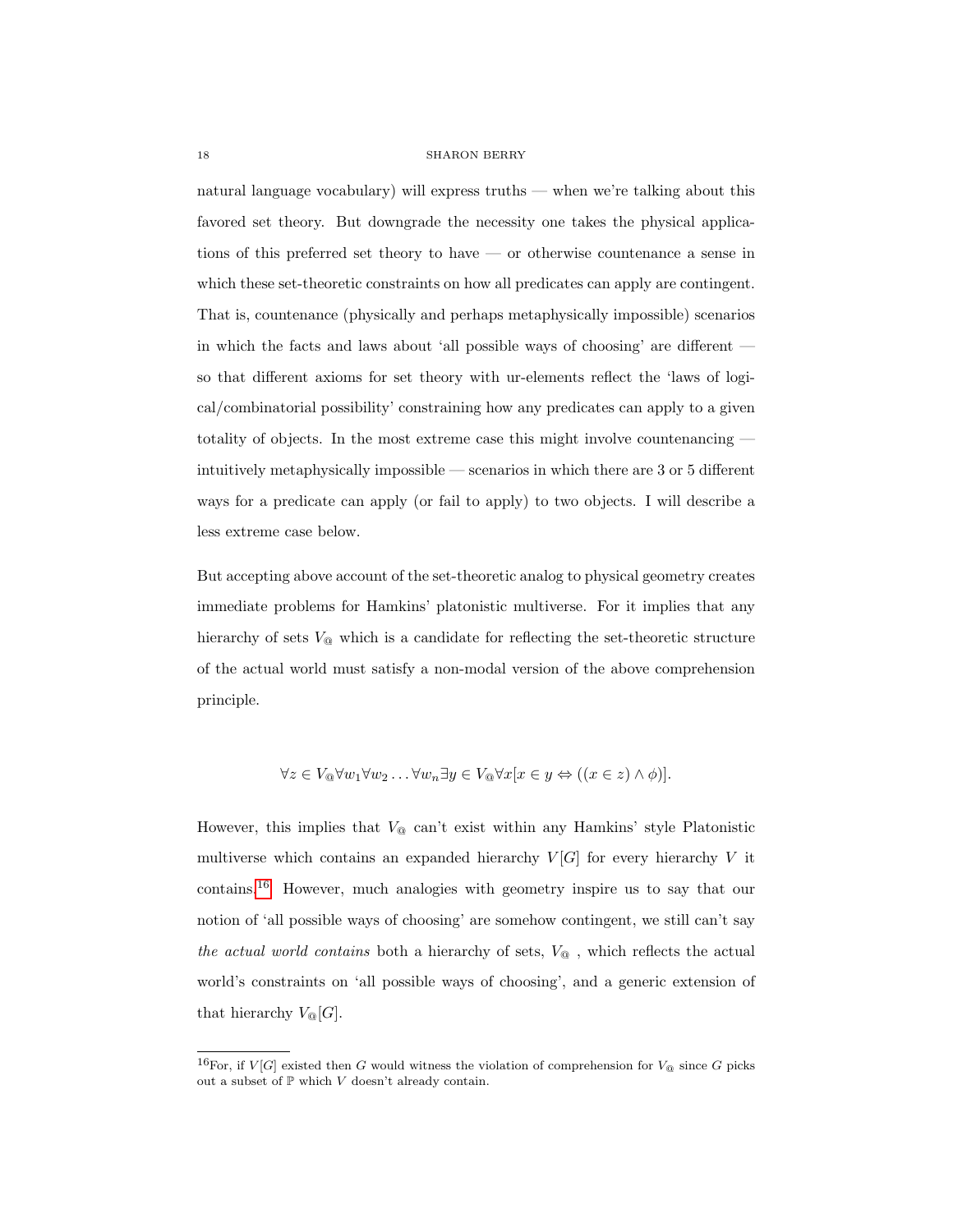TAKING THE ANALOGY BETWEEN SET THEORY AND GEOMETRY SERIOUSLY 19 So, to summarize: a natural answer to 'what's the set-theoretic analog to questions about the geometry of the actual world/physical space we live in?' seems to fall out of treating set theory and geometry analogously but Hamkins can't give that answer.

# 5. THE BEST OF BOTH WORLDS?

With these problems for the idea that Hamkins' (Platonistic) multiverse treats set theory and geometry analogously in mind, let me conclude by saying a bit more about the approach to set theory (briefly sketched above), which I think does fall out of taking the analogy between set theory and geometry very seriously.

On this view, there are objective joint carving laws constraining how all predicates apply, much as (non-Humeans about laws would say) there are objective joint carving laws about what's physically or geometrically possible in the actual world. These laws are plausibly metaphysically necessary (though one might say they are merely physically necessary if one was willing to bite this bullet in order to secure maximum match with geometry).

These laws determine unique facts about what it takes for an iterative hierarchy to contain 'all possible subsets' at each layer. Hence there's a true/intended hierarchy of sets whose structure is determinate at least up to width; each layer of the true hierarchy contains all subsets of layers below.

However, there's a serious (genuinely set-theoretic, not merely formal or playfulreinterpretive) topic studied by people considering variant set theories, namely, what worlds in which the laws of logical possibility were different (so that there were more/fewer distinct ways a predicate could apply to some objects within a given plurality) would be like. Depending on whether we say the laws of logical possibility are metaphysically vs. merely physically necessary these possibilities may be:

• metaphysically possible ways reality could have been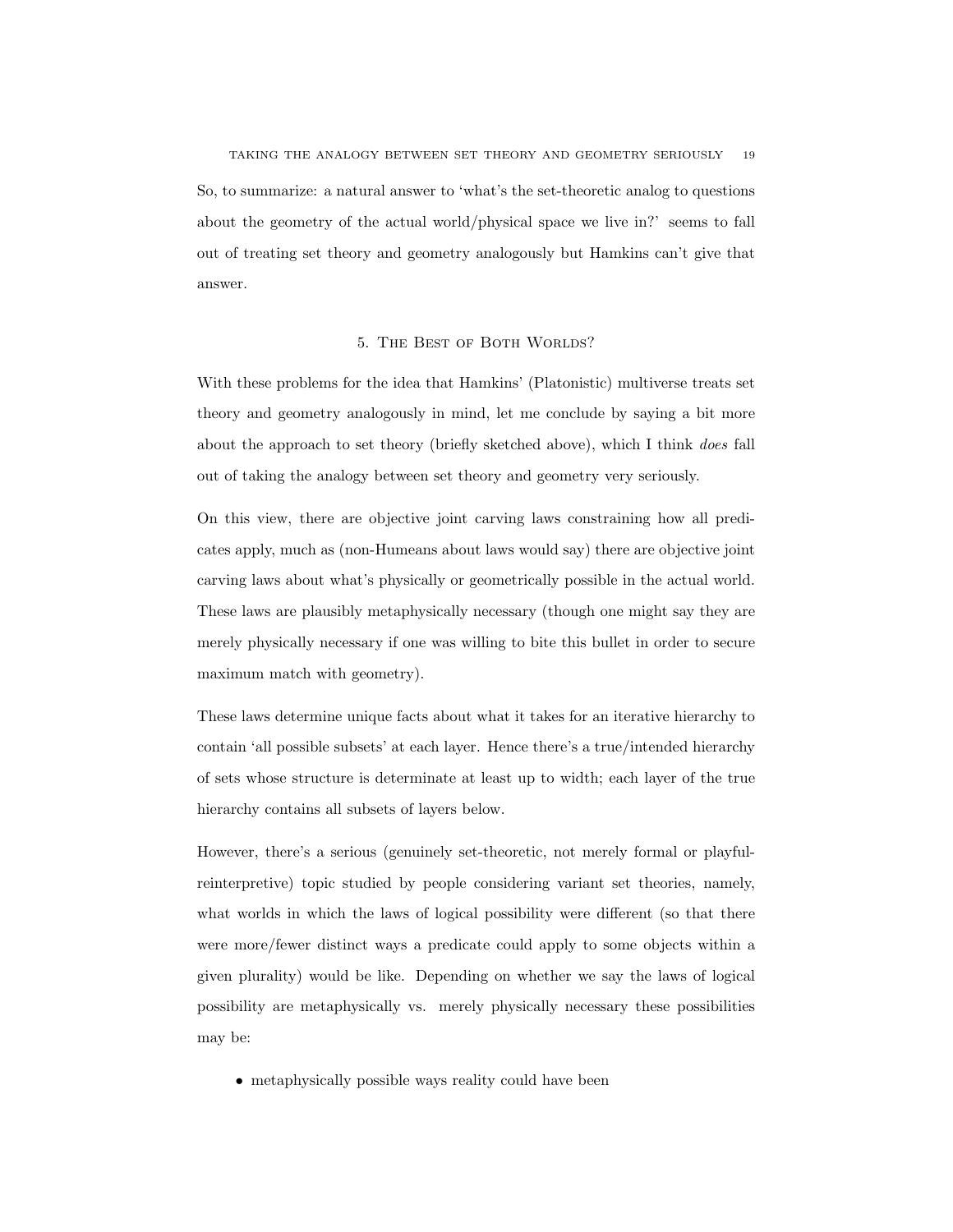• metaphysically impossible worlds of the kind already studied in hyperintensional metaphysics.

I prefer the latter take, and would like to note that there's already an independently motivated and developed literature on hyper-intensional modals  $[14, 4]^{17}$  $[14, 4]^{17}$  $[14, 4]^{17}$  $[14, 4]^{17}$  $[14, 4]^{17}$ . But, in either case, we wind up with an approach to set theory which interestingly combines features of realist and anti-realist approaches to set theory.

On one (realist) hand, there's an intended and physically important object of study corresponding to 'naive' iterative hierarchy set theory: the study of the laws of combinatorial possibility for the world we live in. There's a preferred hierarchy of sets (at least up to width) which reflects the logical/combinatorial constraints on all properties and objects in our reality. This true hierarchy (and the set theory describing it) reflects constraints on non-mathematical reality just as those of true geometry do: It would be physically (and perhaps metaphysically) impossible for a predicate to apply to some cats or sets of cats etc. without our hierarchy of sets already containing a corresponding set.

But, on the anti-realist hand, we have a robust subject matter to be studied by set theorists beyond obviously unintended (by Hamkins) countable models. This subject matter is almost exactly like the one Hamkins takes to be studied by geometry: what it would be like to (literally) live in a world where geometrical/settheoretic structure of reality were different — and hence the facts about what's physically/geometrically possible for non-mathematical objects were different.

If we accept the proposal in §[4.1](#page-14-0) about what makes some set-theoretic universe the correct one for our reality/the actual world, then we get a tight connection between facts about this preferred hierarchy of sets and facts about how it's logically and (in some cases) physically possible for physical properties to apply to concrete objects like cats and spaceships. Just as we can make sense of Abbottonian [\[1\]](#page-23-9) science

<span id="page-19-0"></span><sup>&</sup>lt;sup>17</sup>Note that since we won't have FOL violations in any worlds in Hamkins multiverse, certain general concerns about impossible worlds and whether we'll have non-trivial counterpossible counterfavtuals may not apply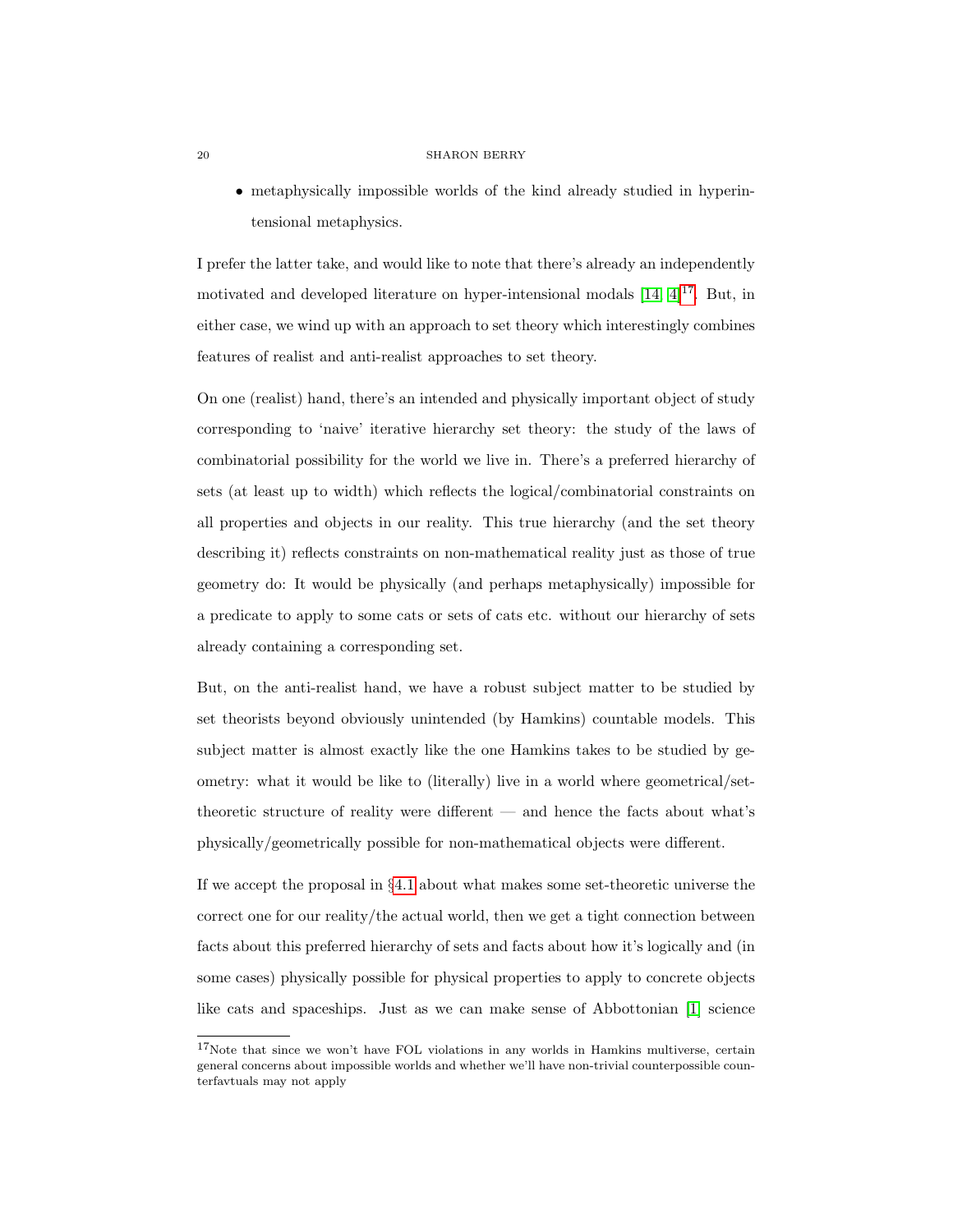fiction novels about what it would be like to live in a world with a radically different geometry, we can make sense of Borghesian science fiction novels [\[15\]](#page-24-1) about what it would be like to live in (physically or metaphysically impossible) worlds where the constraints on logical possibility are different.

For example, if CH is true at our world, studying forcing extensions could put us in touch with facts about what holds in metaphysically impossible worlds [\[14,](#page-23-7) [4\]](#page-23-8) where the laws of logical possibility (i.e., the general combinatorial constraints on how any relations can apply to any objects) are different. These will be worlds in which (not only is the hierarchy of sets different) but it is actually in some sense possible for predicates to select certain subsets of the natural numbers<sup>[18](#page-20-0)</sup> witnessing the falsehood of CH which aren't even possible in our universe.

This vindicates the idea that, just as there's the correct geometry for our reality, there's a correct set theory (at least up to width) for our reality.

5.1. Another Problem. Let me end by briefly mentioning a second problem for Hamkins' multiverse as currently stated which may be avoided by switching to the modal version of the multiverse suggested above. Hamkins' plenitudinous platonist formulation of the multiverse view makes it hard to cash out the contrast between fully grown hierarchies of sets (what we truly "interests us") and toy models.

For, Hamkins says that for every  $V$  there's a  $V'$  from whose perspective  $V$  is countable. So, from the multiverse point of view,  $V[G]$  is ultimately just as much a countable model as the traditional view's countable model M in our background V . In this way the actual effect of adopting the existing plenitudnious Platonist form of the multiverse corresponds more to the formalist "tearing down" approach to the change in attitudes to geometry discussed above than the "building up" approach which we said fits with Hamkins descriptions of the change and the kind of motivations he cites for making it.

<span id="page-20-0"></span> $^{18}\rm{Note}$  that forcing extensions don't change facts about the natural numbers.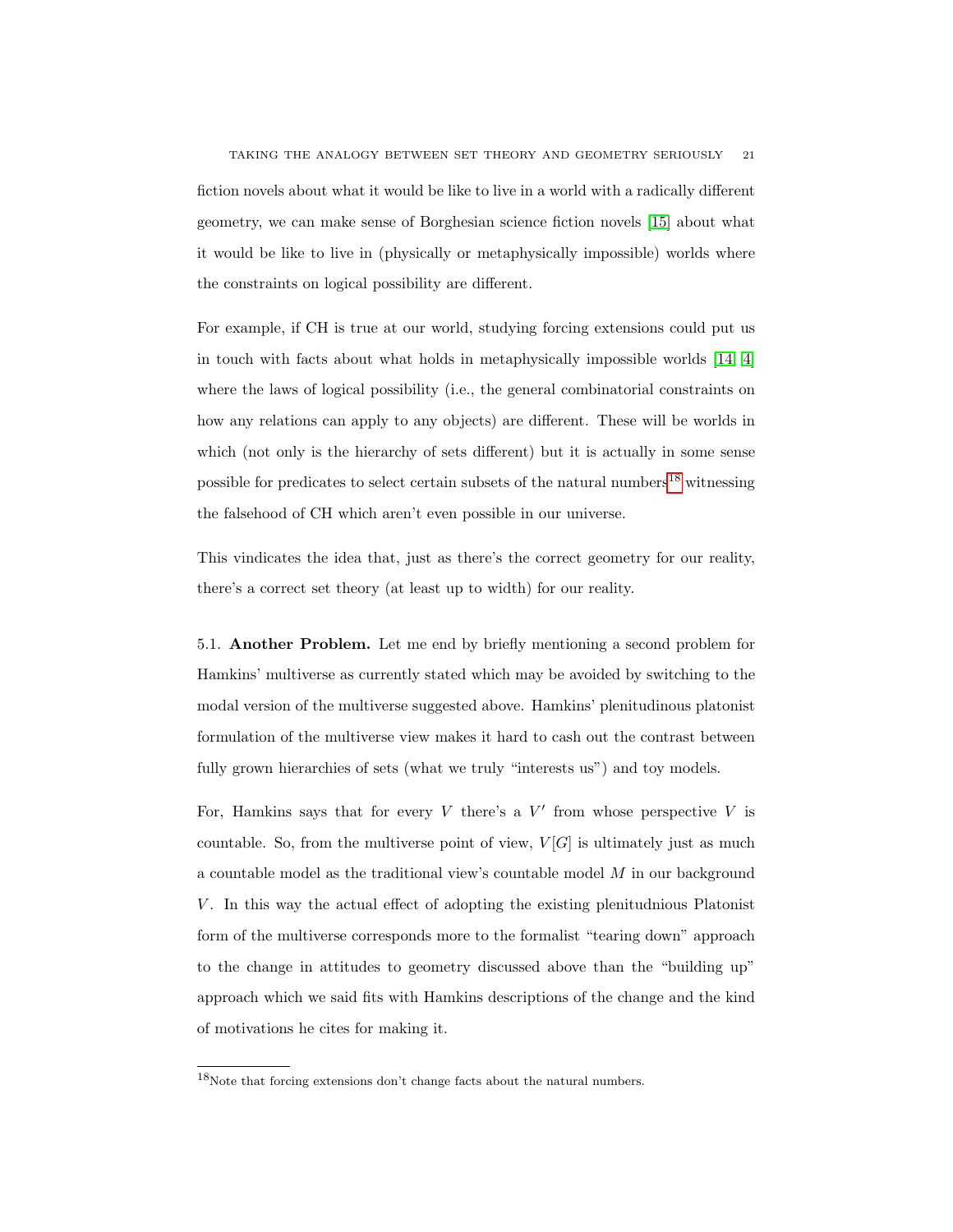Hamkins' multiverse perspective seemingly corresponds to debunking the idea that any geometry could do what naive geometry was supposed to, and rescinding our sense that any the 'great circles on a sphere' interpretation of line was any worse (i.e., any more a "playful reinterpretation" rather than an acceptable interpretation) than any other interpretation of line.

In contrast, adopting the "best of both worlds" proposal above lets us give clear sense to this contrast. "Full grown hierarchies" of sets are ones that contain 'all possible subsets' in a way that makes their satisfaction of the full comprehension principle above a matter of metaphysicaly necessary logico-combinatorial law. The fully grown hierarchy of sets (pure or with ur-elements) for our universe (up to width) is the one that contains sets witnessing all logico-combinaorially possible ways for a predicate to apply to some objects within an infinite collection. just as the physically correct axioms of geometry are true when understood be quantifying over the physical points and lines that (in a law like manner) constrain all possible paths of objects through spacetime. And forcing tells us about alternative fully grown hierarchies of sets, in telling us about hierarchies that have this property (witnessing all logico-combinatorially possible way of choosing some objects from within a set that they contain), but exist in metaphysically impossible scenarios where the laws of first order logic remain truth preserving but the there are more or fewer possible ways that a predicate could apply to some objects within an infinite collection.

### 6. Conclusion

In this paper I've reviewed some key philosophically important features of Hamkins' multiverse program, argued the idea of treating set theory and geometry analogously, which Hamkins uses to motivate his Platonistic multiverse program actually raises a (prima facie) problem for that view. For taking this analogy seriously suggests that there should be some set-theoretic analog to questions about the geometry of physical space. And, I have argued, it also suggests a certain natural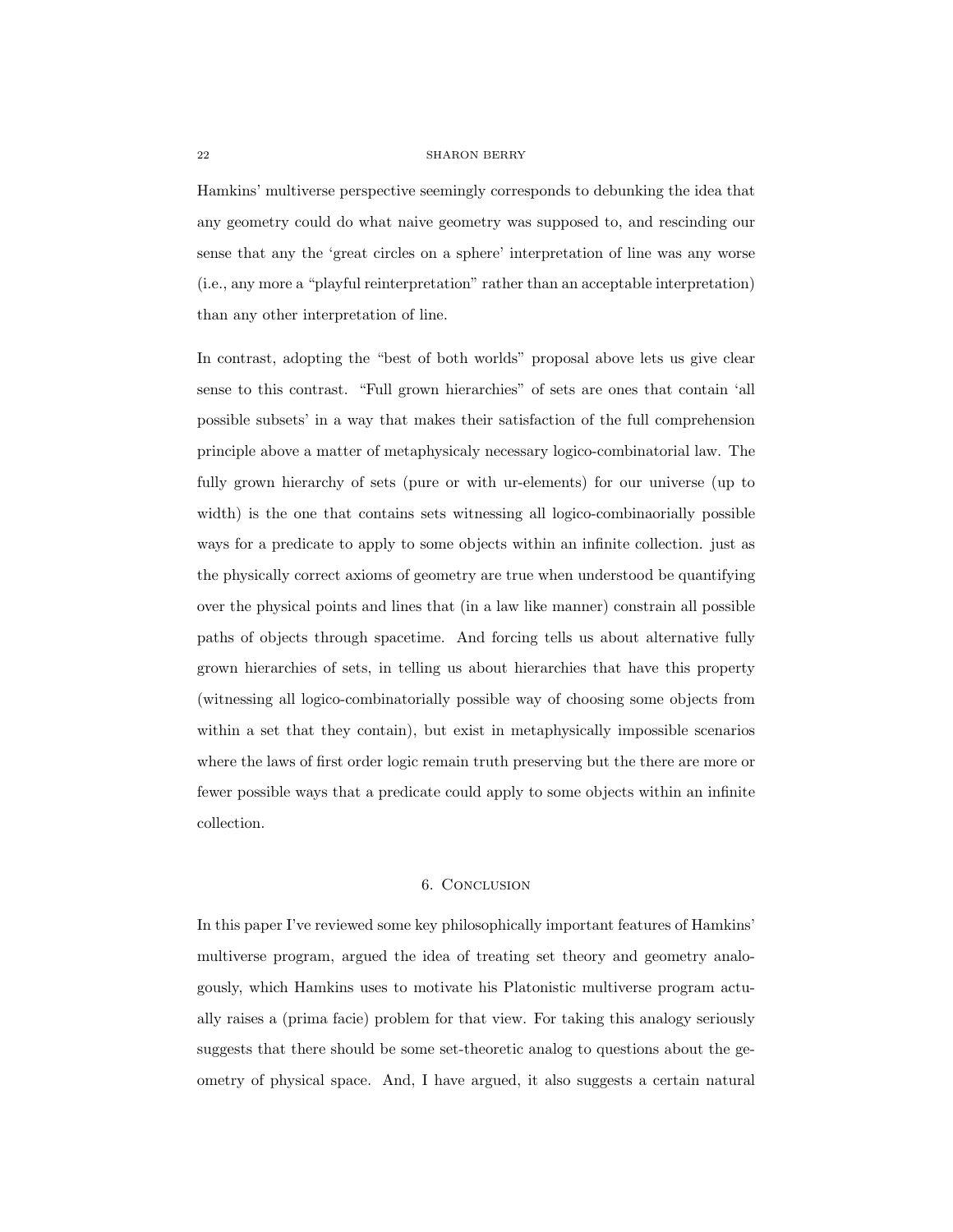story about what that analog should be. However, well known controversial features of Hamkins' platonistic development of his multiverse program prevents us from accepting this story. And a replacement story seems hard to provide, for it's not clear that there's any other principled sense in which the structure of the actual world could pick out a preferred hierarchy of sets within Hamkins multiverse.

To fans of the analogy between set theory and geometry, my argument might seem to result in a stalemate. Hamkins' approach to set theory can't mirror there being a genuine (physical) fact of the matter about the parallel postulate. But standard realist approaches can't mirror the legitimacy of alternative geometries as objects of (serious) mathematical study. So no one can make analogs of both things we want to say about geometry come out true for set theory. However, I have suggested a compromise which might give the best of both worlds. On this view we identify a natural sense in which certain axioms of set theory reflect the true logical structure of the the actual world, much as certain axioms for geometries reflect its geometrical structure. But we honor Hamkins' arguments that studying set theories satisfying variant hierarchies of sets via forcing extensions has a legitimate 'genuinely settheoretic' (as opposed to merely formalist or playful reinterpretation involving) subject matter. For we say that studying these different set theories illuminates counter-possible modal facts, about worlds in which set theory is different because certain general logical laws constraining *everything* are different<sup>[19](#page-22-0)</sup>. We study what it would be like to live in a world where the laws of logical possibility were different, much as in studying different geometries we study what it would be like to live in a world where the laws of space were different.

The resulting view is formally and mathematically much like Hamkins' current proposal. However, some important philosophical differences should be noted. First, adopting the realist approach to an intended model of set theory gives one definite right answers to questions like CH and other proof transcendent facts about the

<span id="page-22-0"></span><sup>19</sup>A natural place to start with this program would be Hamkins and Linnebo's paper on modal logic [\[10\]](#page-23-10).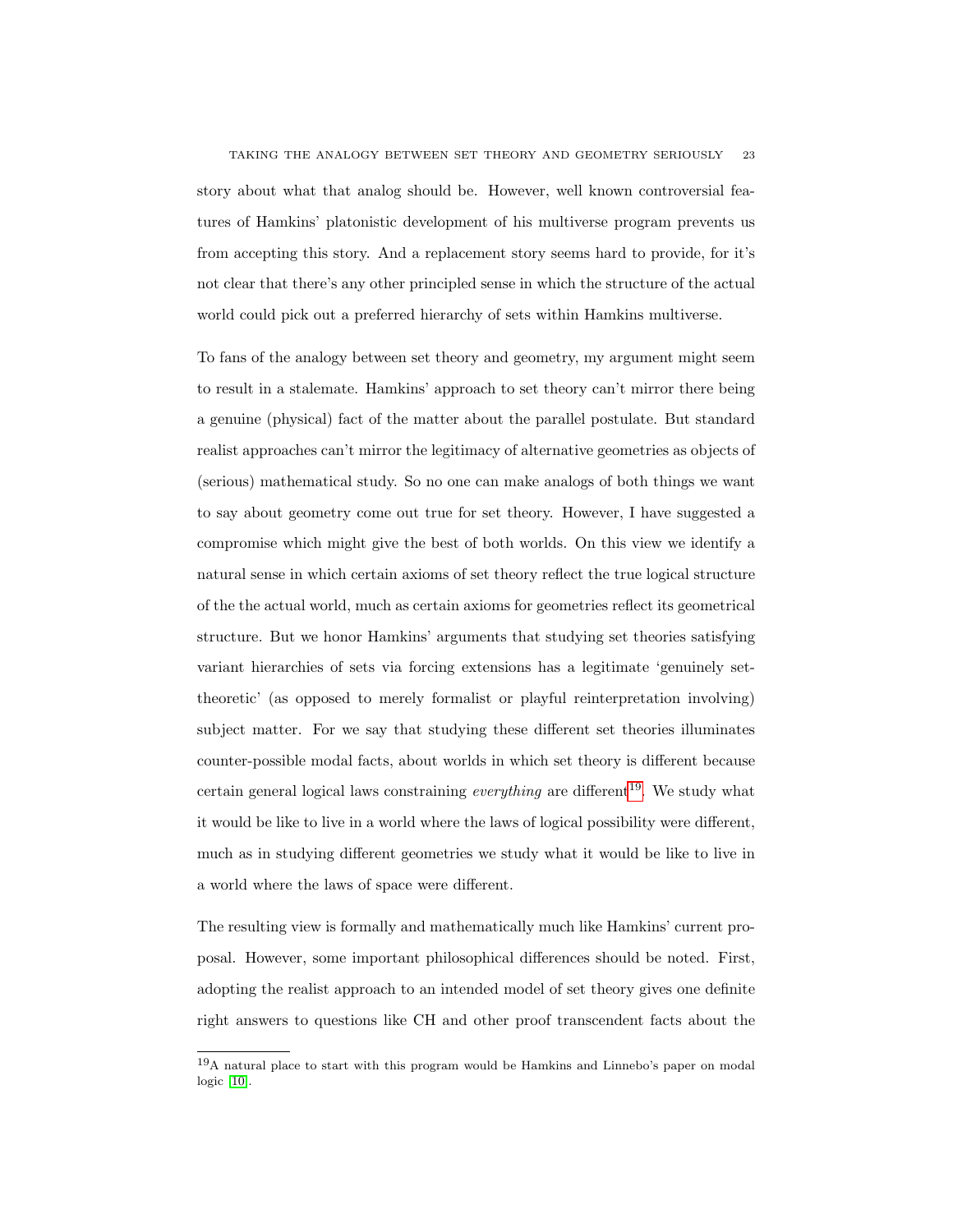sets (unlike on Hamkins' view). It also undermines advantages antirealist views like Hamkins' usually enjoy with regard to the Benacerraf problem [\[3,](#page-23-11) [7,](#page-23-12) [2\]](#page-23-13). Second, going all the way with the analogy between set theory and geometry as suggested above would mean saying that there's an important portion of pure mathematics which must be understood modally rather than as the study of some abstract objects.

#### **REFERENCES**

- <span id="page-23-9"></span>[1] Edwin Abbott Abbott. Flatland: A Romance of Many Dimensions. Roberts Brothers, 1885. Google-Books-ID: R6E0AAAAMAAJ.
- <span id="page-23-13"></span>[2] Mark Balaguer. Platonism and Anti-Platonism in Mathematics. Oxford University Press, 2001.
- <span id="page-23-11"></span>[3] Paul Benacerraf. Mathematical Truth. Journal of Philosophy, 70:661–80, 1973.
- <span id="page-23-8"></span>[4] Francesco Berto and Mark Jago. Impossible Worlds. In Edward N. Zalta, editor, The Stanford Encyclopedia of Philosophy. Metaphysics Research Lab, Stanford University, fall 2018 edition, 2018.
- <span id="page-23-6"></span>[5] George Boolos. The Iterative Conception of Set. Journal of Philosophy, 68(8):215–231, 1971.
- <span id="page-23-0"></span>[6] Justin Clarke-Doane. What is the Benacerraf Problem? In Fabrice Pataut, editor, New Perspectives on the Philosophy of Paul Benacerraf: Truth, Objects, Infinity.
- <span id="page-23-12"></span>[7] Hartry Field. Science Without Numbers: A Defense of Nominalism. Princeton University Press, 1980.
- <span id="page-23-2"></span>[8] Joel Hamkins. The multiverse perspective in set theory, August 2013.
- <span id="page-23-3"></span>[9] Joel David Hamkins. The Set-Theoretic Multiverse. Review of Symbolic Logic, 5(3):416–449, 2012.
- <span id="page-23-10"></span>[10] Joel David Hamkins and Øystein Linnebo. The modal logic of set-theoretic potentialism and the potentialist maximality principles.  $arXiv$  preprint  $arXiv:1708.01644$ , 2017.
- <span id="page-23-4"></span><span id="page-23-1"></span>[11] Thomas Jech. Set Theory. In Journal of Symbolic Logic, pages 876–877. 1981.
- [12] Penelope Maddy. Defending the Axioms: On the Philosophical Foundations of Set Theory. Oxford University Press, 2011.
- <span id="page-23-5"></span>[13] Donald A. Martin. Multiple Universes of Sets and Indeterminate Truth Values. Topoi, 20(1):5– 16, 2001.
- <span id="page-23-7"></span>[14] Daniel Nolan. Impossible Worlds: A Modest Approach. Notre Dame Journal of Formal Logic, 38(4):535–572, 1997.